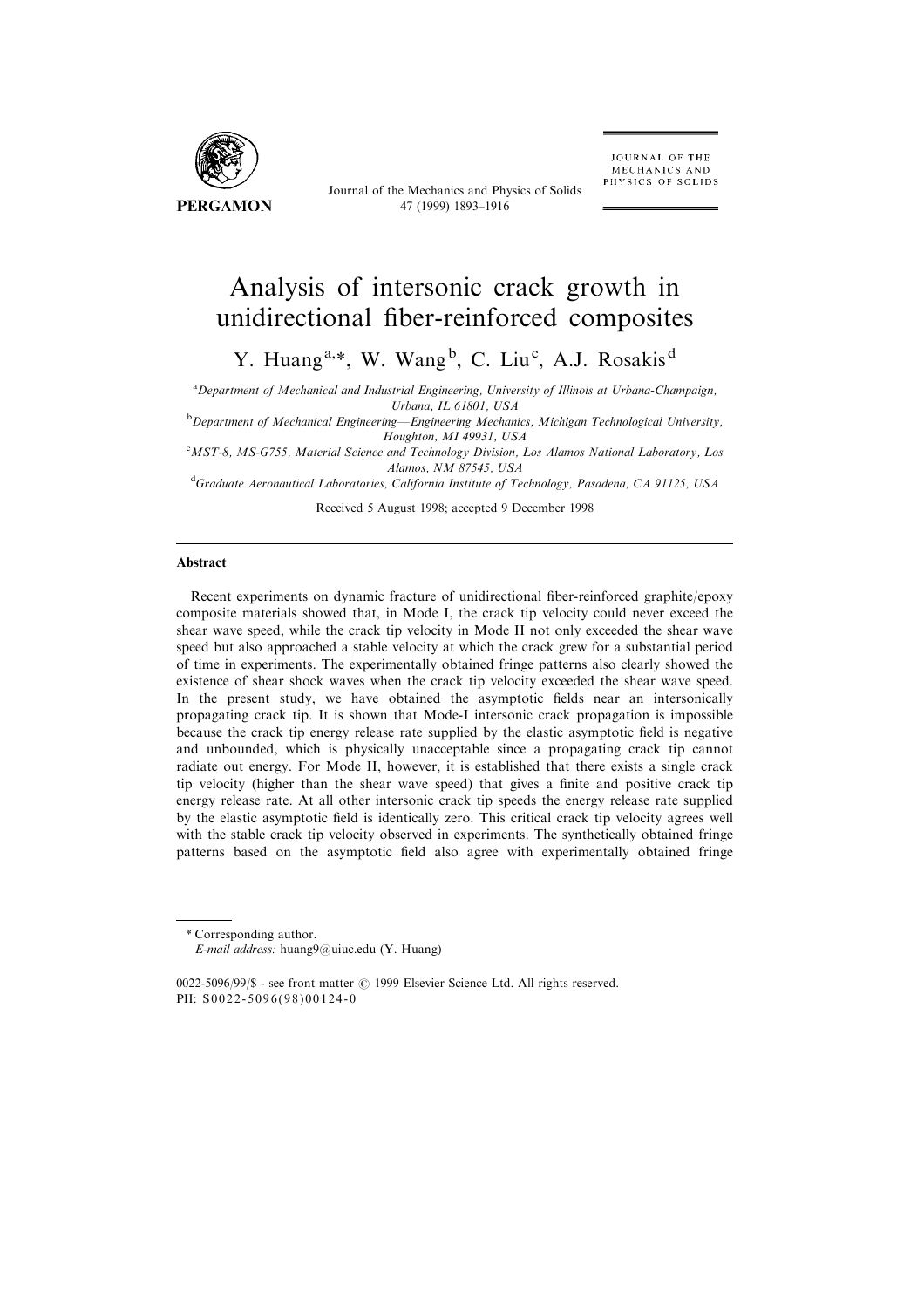patterns, particularly on the existence of the shock waves.  $\odot$  1999 Elsevier Science Ltd. All rights reserved.

Keywords: A. Intersonic crack growth; Unidirectional composites

#### 1. Introduction

Although there exist large amounts of literature on subsonic dynamic fracture, the study on intersonic crack propagation (i.e., crack tip velocity larger than the shear wave speed of the material) is very limited. Analysis of seismic data taken during crustal earthquakes has led to the conclusion that a shear fracture on a pre-existing fault (weak plane) can propagate at a speed greater than the shear wave speed in crustal material (Archuleta, 1982). Motivated by the fast crack growth observed in crustal material, Burridge (1973), Burridge et al. (1979), Freund (1979), and Simonov (1983) investigated the intersonic crack growth in an elastic isotropic solid. Freund established that, for intersonic crack growth in an isotropic solid, stresses are singular not only at the crack tip, but also on two rays propagating with the crack tip. These two rays, similar to shock waves in aerodynamics, are equally inclined to crack faces (one on each side) and represent lines of strong discontinuity. The power of stress singularity at the intersonically propagating crack tip is not  $1/2$ , but depends on the crack tip velocity. In Mode I, the power of stress singularity is always larger than  $1/2$  for crack tip velocity above the shear wave speed  $c_s$ . Only when the crack tip velocity equals the shear wave speed the stress singularity at an intersonically propagating Mode-I crack tip becomes the conventional (subsonic) square-root singularity. In Mode II, contrary to Mode I, except for a single crack tip velocity above  $c_s$ , the power of stress singularity is always less than  $1/2$ . The crack tip velocity that gives the square-root singularity is always less than  $1/2$ . The crack up velocity that gives the square-root singularity at an intersonically propagating Mode-II crack tip is  $\sqrt{2}$  times the singuiarity at an intersonic<br>shear wave speed, i.e.,  $\sqrt{2}c_s$ .

It should be pointed out that the crack tip energy release rate becomes infinite when the power of stress singularity exceeds  $1/2$  as is true in the case of Mode-I intersonic crack growth. However, after a careful examination of the mode-I asymptotic field around an intersonically propagating crack tip, we find that the normal stress ahead of the crack tip is compressive, i.e.,  $\sigma_{22}(x_1>0, x_2=0) < 0$ , which is contradictory to the tensile stress required for mode I crack propagation. In fact, it can be verified that the mode I elastic asymptotic crack tip field gives a negative, unbounded crack tip energy release rate. Since fracture of materials requires a finite and positive crack tip energy release rate, it is impossible for a Mode-I crack tip to propagate intersonically in isotropic solids. For Mode-II mode-1 crack up to propagate intersonically in isotropic solids. For mode-1<br>intersonic crack growth, there exists a critical crack tip velocity,  $\sqrt{2}c_s$ , at which the crack tip energy release rate remains finite and positive. At all other intersonic crack tip speeds, the dynamic energy release rate supplied by the elastic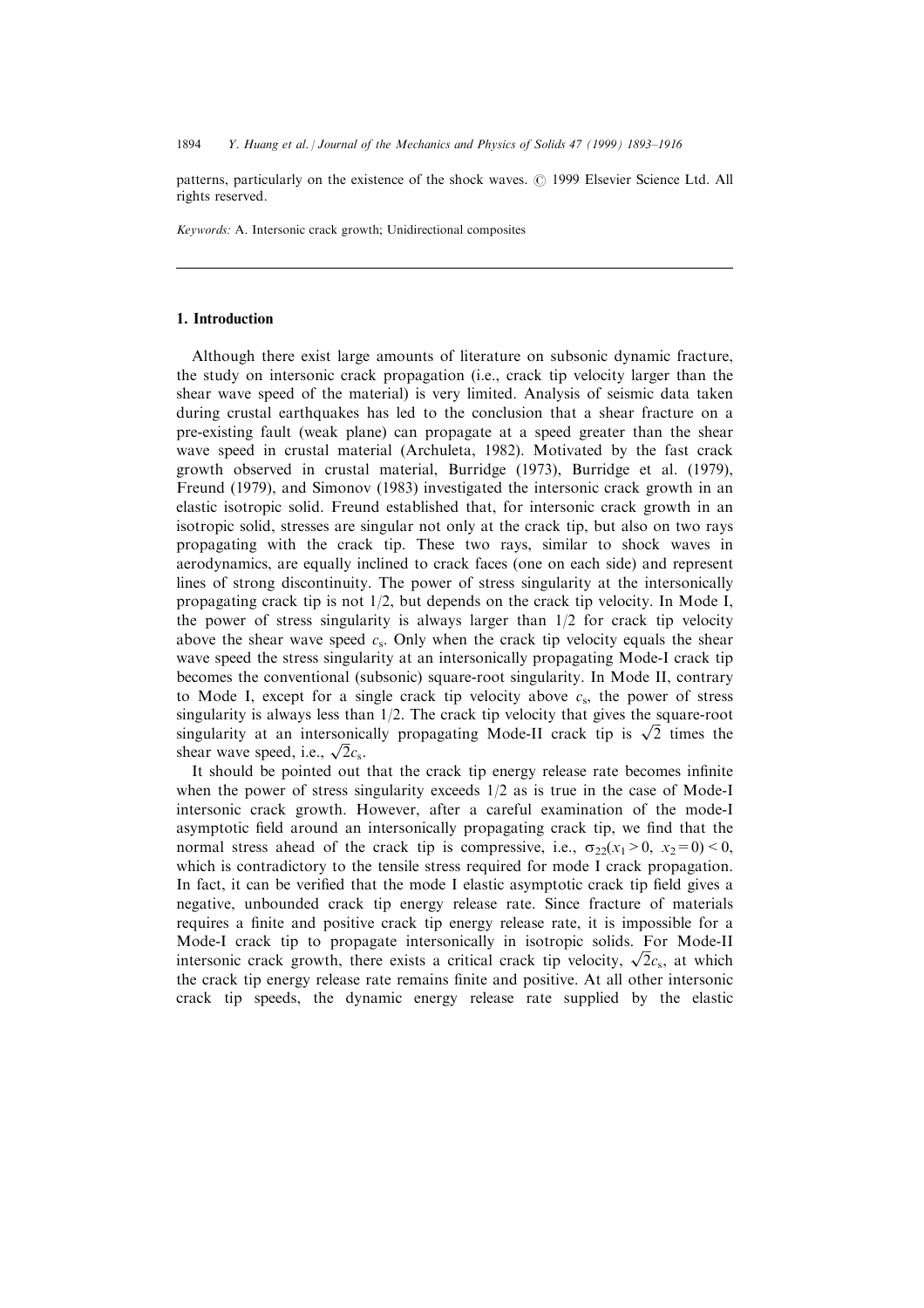asymptotic field for crack growth is identically zero since the power of the singularity is less than  $1/2$ . However, there have not been any experiments that can validate the attainment of this critical crack tip velocity in elastic homogeneous and isotropic solids because a crack always kinks or branches out (i.e., deviates from the initial crack plane and has a zig-zag crack path) once the crack tip velocity reaches  $0.3-0.4c_s$  (e.g., Freund, 1990; Gao, 1993). In other words, a wavy crack path always steps in, or the crack finds it more energetically favorable to branch, before intersonic crack propagation occurs, which makes the detection of intersonic crack growth in elastic homogeneous and isotropic solids nearly impossible in laboratory experiments. Indeed the only possibility of attaining intersonic conditions is to introduce a weak path (or a bond of lower toughness) as described by a series of experimental studies discussed below.

Recent experimental studies of Tippur and Rosakis (1991), Liu et al. (1993), Lambros and Rosakis (1995), Singh and Shukla (1996), Singh et al. (1997), and Rosakis et al. (1998) showed some surprising phenomena in dynamic interfacial fracture. For a PMMA/steel bimaterial, the interfacial crack tip velocity was observed to rapidly approach and exceed the shear wave speed of PMMA. These experiments have motivated a series of analytical and numerical studies of intersonic crack growth. Liu et al. (1995), Yu and Yang (1995), Huang et al. (1996), Xu and Needleman (1996), Breitenfeld and Geubelle (1999), and Needleman and Rosakis (1999) investigated the asymptotic fields around an intersonically propagating crack tip. They showed that stresses are singular on a ray which is in the more compliant constituent in the bimaterial and propagates with the crack tip. This ray represents a line of strong discontinuity and has been observed in a series of experiments (Liu et al., 1993; Lambros and Rosakis, 1995; Singh et al., 1997; Rosakis et al., 1998).

In the above mentioned analytical studies for intersonic crack growth along a bimaterial interface, the crack faces were assumed to be traction-free. The power of stress singularity at the crack tip is always less than  $1/2$ , and therefore, leads to a vanishing crack tip energy release rate in the entire intersonic regime. The experiments of Liu et al. (1993), Lambros and Rosakis (1995), and Singh et al. (1997), however, showed a relatively large contact zone that exists behind the interfacial crack tip and has a length between  $1.5-2.0$  mm. This finite contact zone, propagating with the crack tip, results from the shear-dominated nature of intersonic interfacial fracture (Lambros and Rosakis, 1995; Liu et al., 1995). Motivated by these experimental observations, Huang et al. (1998) investigated the stress and displacement fields around an intersonically propagating interfacial crack tip with finite crack-face contact. An analytical full-field solution was obtained for a finite contact zone at the bimaterial interface. This provides a useful means for analyzing experimentally obtained fringe pattern and data. In fact, the analytical solution agrees very well with both Coherent Gradient Sensing (CGS) and photoelasticity experiments. Although the observed crack face contact over the finite contact zone trailing the crack tip seems to suggest a net energy dissipation rate, the power of stress singularity at the crack tip is still less than  $1/2$ such that the rate at which elastic energy going into the fracture process zone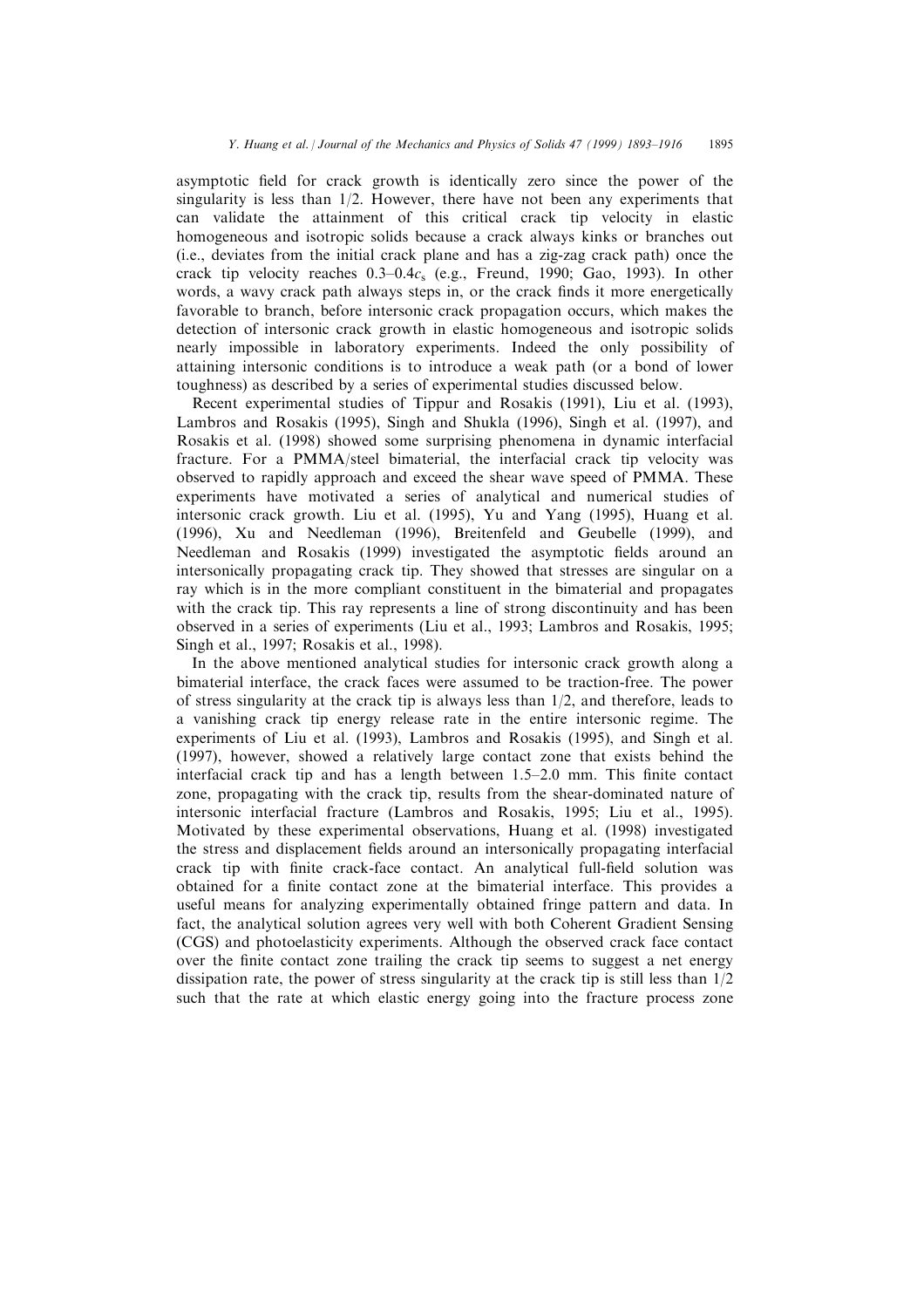ahead of the crack tip is still zero. It thus remains mysterious within the model of linear elasticity how energy is balanced near the crack tip. Gao (1996) has shown that finite deformation (hyperelasticity) effects can drastically affect the dynamics of a rapidly propagating crack. A finite deformation fracture model, such as the Virtual Internal Bond (VIB) model developed by Gao and Klein (1998), may eventually help in resolving the present issue.

Recently, investigators from the California Institute of Technology and from Los Alamos National Laboratories have jointly studied various aspects of the dynamic failure of unidirectional fiber-reinforced graphite/epoxy composite materials (see Coker and Rosakis, 1998; Liu et al., 1999; Rosakis et al., 1999). On the macroscopic scale, this graphite/epoxy composite can be considered as an elastic orthotropic solid whose elastic moduli, Poisson's ratio, mass density and wave speeds are given in Table 1. The shear wave speed is 1920 m/s, while the longitudinal wave speeds normal and parallel to the fiber direction are 2800 and 10,000 m/s, respectively, in plane-stress deformation. Since ®bers do not break and fiber/matrix interfaces are relatively weak, the crack tip always propagated along the fiber direction even when the macroscopic loading is mixed mode. One important observation from their experiments was that, for Mode-I dynamic fracture, the crack tip velocity could never exceed the shear wave speed, regardless of the effort made to increase the impact velocities of the projectile. Furthermore the measured dynamic energy release rate was found to decrease monotonically with crack tip speed up to the Rayleigh wave speed along the fibers (Liu et al., 1999). However, the crack tip velocity in Mode-II dynamic fracture not only exceeded the shear wave speed (1920 m/s), but also transiently approached a much higher speed of about  $9000$  m/s and finally settled to a steady state speed of about 8000 m/s and remained at this speed for a substantial period of time in the experiment. This difference between the fracture behavior in Mode I and in Mode II imposes a new challenge to analytical study of intersonic crack propagation.

The reason that a crack can propagate intersonically in a unidirectional fiberreinforced graphite/epoxy composite material is that the crack propagation path has been specified in a composite since fibers are usually much stronger than the fiber/matrix interfaces. Therefore, the crack tip always propagates along the relatively weak interface (fiber direction), a situation which prevents crack kinking or branching. For strictly homogeneous and isotropic materials, however, crack

Table 1 Material properties of unidirectional fiber-reinforced graphite/epoxy composites

| Plane-stress<br>elastic moduli<br>(GPa) |          |          | Out-of-plane<br>elastic compliancies<br>(1/GPa) |  | Mass<br>$(kg/m^3)$ (m/s)                                 | Shear<br>density $\rho$ wave speed c, wave speeds | Longitudinal<br>(m/s) |          |                                                       |
|-----------------------------------------|----------|----------|-------------------------------------------------|--|----------------------------------------------------------|---------------------------------------------------|-----------------------|----------|-------------------------------------------------------|
| $c_{11}$                                | $c_{22}$ | $c_{12}$ | $c_{66}$ $s_{13}$                               |  | $S_{23}$                                                 |                                                   |                       | Parallel | Normal<br>to fibers $c_1^{(1)}$ to fibers $c_2^{(2)}$ |
|                                         |          |          |                                                 |  | $149.25$ 12.202 3.9047 5.45 $-0.002365$ $-0.030578$ 1478 |                                                   | 1920                  | 10.000   | 2800                                                  |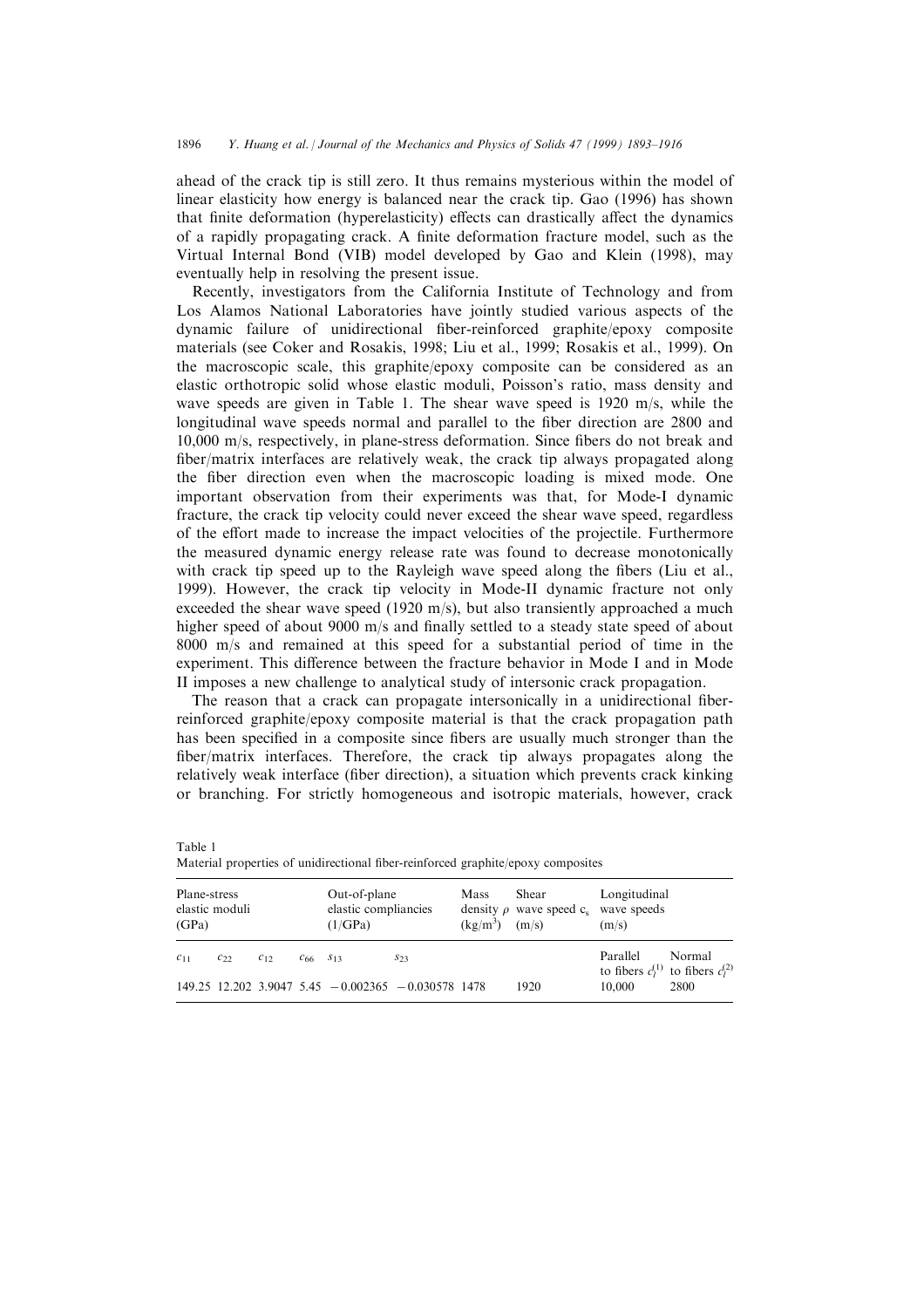branching always occurs once the crack tip velocity exceeds  $0.3-0.4$  times the shear wave speed  $c_s$  such that the intersonic crack propagation is not observed in experiments, unless an artificially weak path is introduced. To check this hypothesis, Rosakis et al. (1998b) recently performed dynamic high speed photoelastic experiments on weakly bonded, identical Homalite-100 plates loaded in an asymmetric impact configuration, where Homalite-100 is isotropic and its mechanical properties and wave speeds are given in Table 2. Rosakis et al. (1998b) were able to show that under certain combinations of impact speed and bond strength, shear dominated intersonic cracks are generated and grow along the interface. The crack growth speeds were found to vary transiently and to cover the entire intersonic regime attaining a maximum just short of the longitudinal wave speed of Homalite-100 ( $c_1 \sim 2100$  m/s). The cracks were again accompanied by well formed shear shock waves emanating from the crack tip, characteristic of all intersonically growing disturbances. This study clearly demonstrated that Mode-II intersonic crack growth is possible even in bonded, identical isotropic solids (one set of material parameters) as long as weak crack paths are available, which are there to allow for Mode-II crack growth and to prevent crack kinking or branching. However, it should be noted here that the existence of a bond of lower toughness and strength makes the bonded system inhomogeneous, a fact that accounts for the major difference to experimental observations of the past.

Motivated by the above experimental studies, this paper provides an investigation of the stress field around an intersonically propagating crack tip in a fiber-reinforced composite. The composite is modeled as an elastic orthotropic material. In Section 2, the method of analytical continuation is used to establish a general approach for intersonically crack propagation in orthotropic materials. The Mode-I and -II near-tip asymptotic fields are given in Sections 3 and 4, respectively. From these asymptotic fields, it becomes clear why the Mode-I crack tip velocity never exceeds the shear wave speed, and why the Mode-II crack tip velocity approaches a constant, steady state speed that is much larger than the shear wave speed. The synthetically generated CGS and photoelasticity fringe patterns based on the asymptotic fields are presented in Section 5 and they agree qualitatively with experimentally obtained CGS and photoelastic fringe patterns, particularly on the existence of shock waves in the composite and in weakly bonded Homalite-100 plates.

| Young's          | Poisson's   | Mass                                | Shear                  | Longitudinal           |
|------------------|-------------|-------------------------------------|------------------------|------------------------|
| modulus $E(GPa)$ | ratio $\nu$ | density $\rho$ (kg/m <sup>3</sup> ) | wave speed $c_s$ (m/s) | wave speed $c_1$ (m/s) |
| 5.3              | 0.35        | 1230                                | 1255                   | 2200                   |

Table 2 Material properties of Homalite-100 s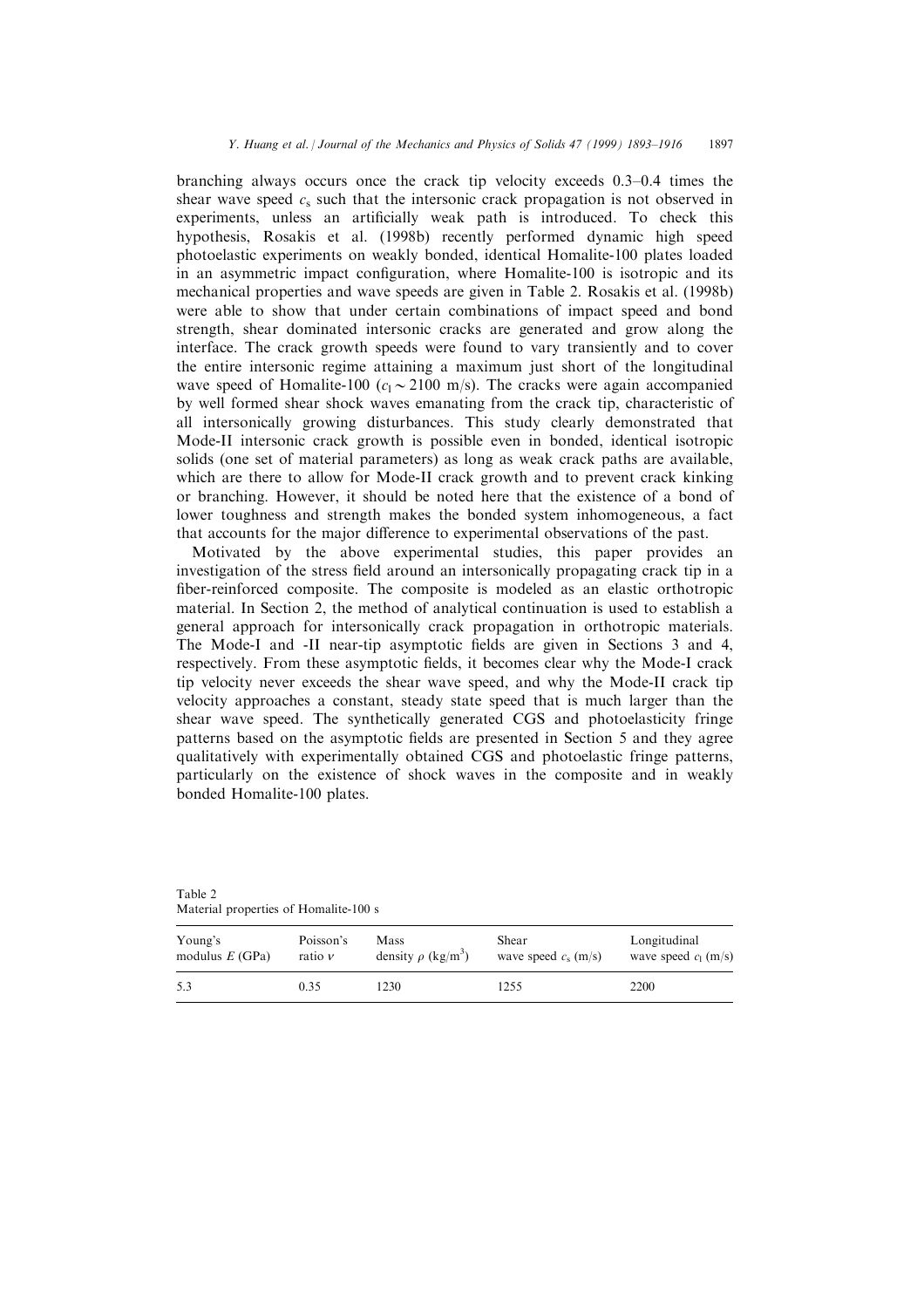#### 2. Modeling of intersonic crack growth in unidirectional fiber-reinforced composites

A general formulation for a crack propagating intersonically along the fiber direction in a unidirectional fiber-reinforced composite under in-plane deformation is given in this section. As shown in Fig. 1, fibers in the composite are parallel to the  $x_1$ -axis. A semi-infinite crack propagates along the fiber direction at a crack tip velocity  $v$ , such that

$$
c_{s} < v < c_{1}^{(1)} \tag{2.1}
$$

for an intersonic crack growth, where  $c_s$  and  $c_1^{(1)}$  are the shear wave speed and the longitudinal wave speed along the fiber direction, respectively.

The composite is modeled as a homogeneous elastic orthotropic solid. In other words, we do not account for the effect of the fiber/matrix interfaces in the macroscopic analysis, but consider the composite as a homogeneous solid with a specified crack propagation path to model the direction of lower toughness  $(x_1$ direction). For an elastic orthotropic medium, the in-plane stresses  $\sigma_{ii}$  are related to displacements  $u_i$  via the constitutive relation by

$$
\sigma_{11} = c_{11} \frac{\partial u_1}{\partial x_1} + c_{12} \frac{\partial u_2}{\partial x_2},
$$



Fig. 1. A crack propagating intersonically along the fiber direction in a unidirectional fiber-reinforced composite.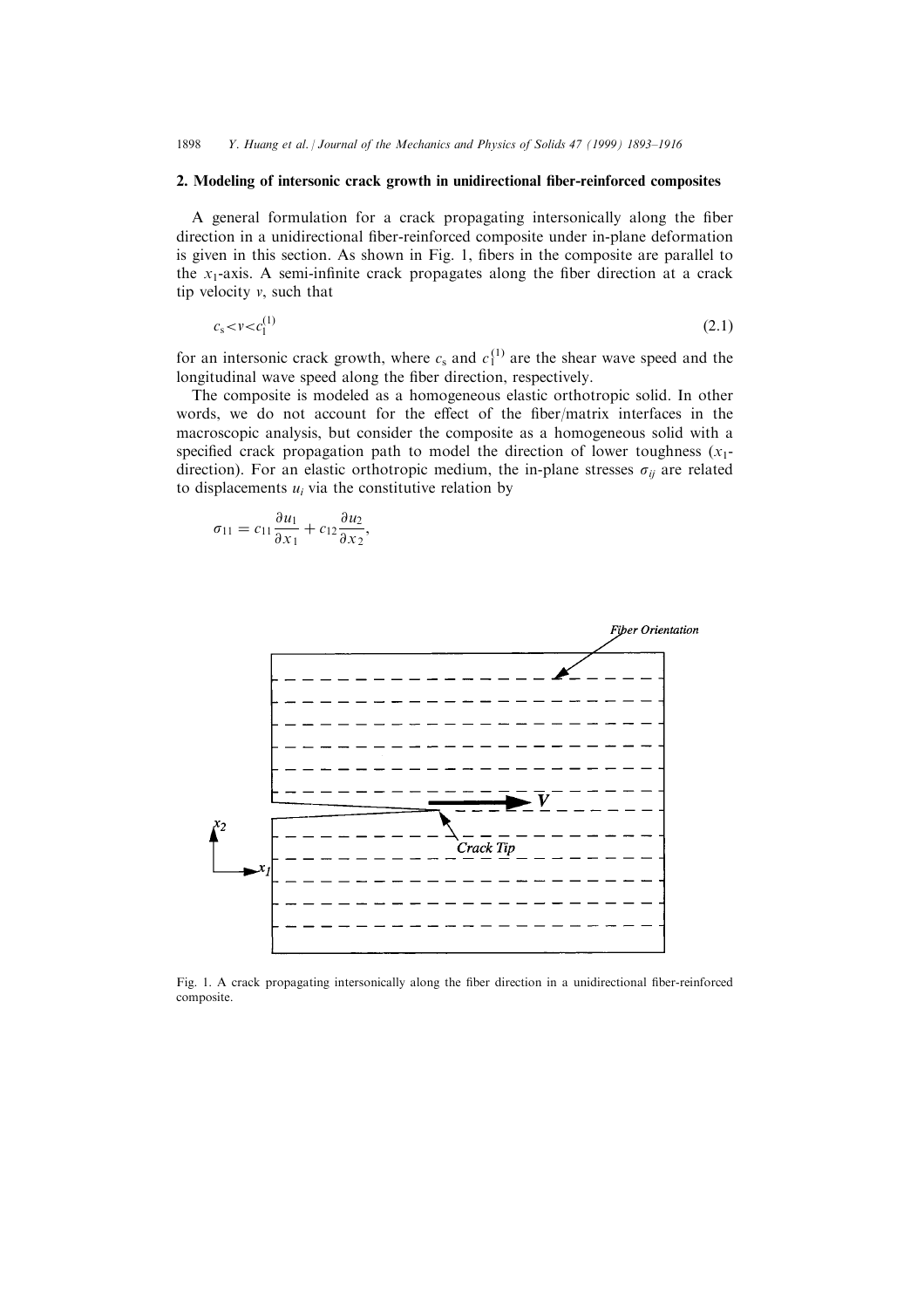Y. Huang et al. *| Journal of the Mechanics and Physics of Solids 47 (1999) 1893–1916* 1899

$$
\sigma_{22} = c_{12} \frac{\partial u_1}{\partial x_1} + c_{22} \frac{\partial u_2}{\partial x_2},
$$
  

$$
\sigma_{12} = c_{66} \left( \frac{\partial u_1}{\partial x_2} + \frac{\partial u_2}{\partial x_1} \right),
$$
 (2.2)

where  $c_{ii}$  are elastic moduli in plane-stress deformation. The shear wave speed,  $c_s$ , and longitudinal wave speed parallel to the fiber direction,  $c_1^{(1)}$ , are related to the elastic moduli by

$$
c_{s} = \sqrt{c_{66}/\rho}, \quad c_{1}^{(1)} = \sqrt{c_{11}/\rho}, \tag{2.3}
$$

where  $\rho$  is the mass density.

In conjunction with (2.2), the equation of motion gives

$$
c_{11}\frac{\partial^2 u_1}{\partial x_1^2} + c_{66}\frac{\partial^2 u_1}{\partial x_2^2} + (c_{12} + c_{66})\frac{\partial^2 u_2}{\partial x_1 \partial x_2} = \rho \frac{\partial^2 u_1}{\partial t^2},
$$
  

$$
c_{66}\frac{\partial^2 u_2}{\partial x_1^2} + c_{22}\frac{\partial^2 u_2}{\partial x_2^2} + (c_{12} + c_{66})\frac{\partial^2 u_1}{\partial x_1 \partial x_2} = \rho \frac{\partial^2 u_2}{\partial t^2}.
$$
 (2.4)

By introducing the coordinate  $(\xi_1, \xi_2)=(x_1 - vt, x_2)$  moving with the crack tip in the near-tip asymptotic analysis, we find that  $(2.4)$  becomes

$$
(c_{11} - \rho v^2) \frac{\partial^2 u_1}{\partial \xi_1^2} + c_{66} \frac{\partial^2 u_1}{\partial \xi_2^2} + (c_{12} + c_{66}) \frac{\partial^2 u_2}{\partial \xi_1 \partial \xi_2} = 0,
$$
  

$$
(c_{66} - \rho v^2) \frac{\partial^2 u_2}{\partial \xi_1^2} + c_{22} \frac{\partial^2 u_2}{\partial \xi_2^2} + (c_{12} + c_{66}) \frac{\partial^2 u_1}{\partial \xi_1 \partial \xi_2} = 0.
$$
 (2.5)

We need to solve an auxiliary eigenvalue problem of (2.5) in order to pave the way to obtain its general solutions. Without the loss of generality, we limit the analysis to the upper half plane,  $\xi_2 \geq 0$ , and look for the solution of (2.5) that has the following structure

$$
\begin{pmatrix} u_1 \\ u_2 \end{pmatrix} = \vec{\mathbf{U}}f(\xi_1 + \lambda \xi_2), \quad \vec{\mathbf{U}} = \begin{pmatrix} U_1 \\ U_2 \end{pmatrix},\tag{2.6}
$$

where  $\lambda$  is the eigenvalue and  $\vec{U}$  is the corresponding eigenvector. Eq. (2.5) then becomes

$$
\begin{bmatrix} c_{11} - \rho v^2 + \lambda^2 c_{22} & (c_{12} + c_{66})\lambda \\ (c_{12} + c_{66})\lambda & c_{66} - \rho v^2 + \lambda^2 c_{22} \end{bmatrix} \begin{pmatrix} U_1 \\ U_2 \end{pmatrix} = 0. \tag{2.7}
$$

In order to have a non-trivial solution, the determinant of the matrix in (2.7) must vanish, which gives the following four eigenvalues,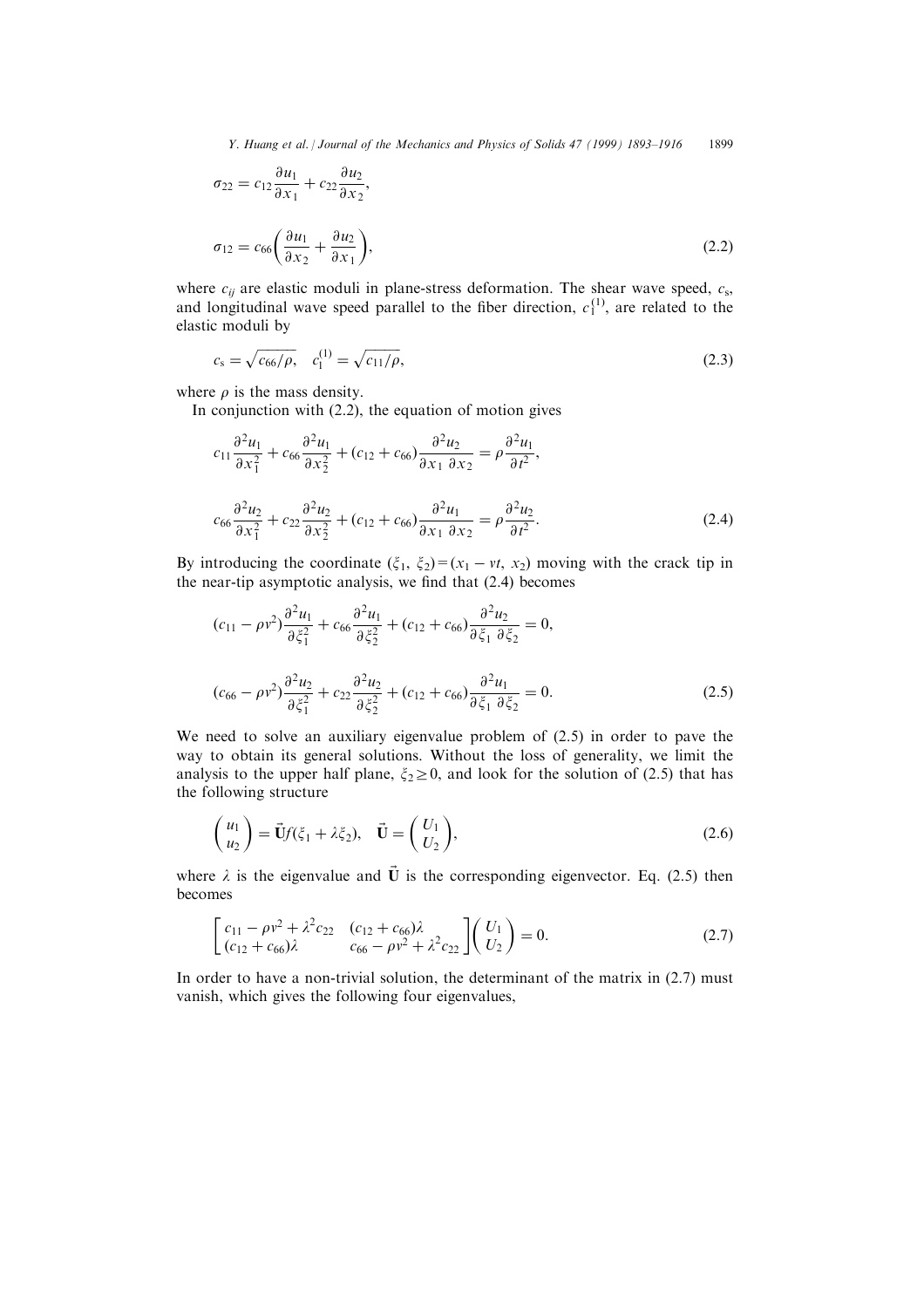1900 Y. Huang et al. | Journal of the Mechanics and Physics of Solids 47 (1999) 1893-1916

$$
\lambda_1 = \mu_1, \quad \lambda_2 = -\mu_1, \quad \lambda_3 = i\mu_2, \quad \lambda_4 = -i\mu_2,
$$
\n(2.8)

where  $\mu_1$  and  $\mu_2$  are two real and positive constants given by

$$
\mu_1 = \sqrt{\frac{\sqrt{B^2 + 4AC} - B}{2A}}, \quad \mu_2 = \sqrt{\frac{\sqrt{B^2 + 4AC} + B}{2A}}, \tag{2.9}
$$

 $A = c_{22}c_{66}$ 

$$
B = c_{11}c_{22} - (c_{22} + c_{66})\rho v^2 - c_{12}^2 - 2c_{12}c_{66},
$$
  
\n
$$
C = (c_{11} - \rho v^2)(\rho v^2 - c_{66}).
$$
\n(2.10)

The corresponding eigenvectors are

$$
\vec{\mathbf{U}}_1 = \begin{pmatrix} U_1^{(1)} \\ U_2^{(1)} \end{pmatrix} = \begin{pmatrix} -\mu_1(c_{12} + c_{66}) \\ c_{11} - \rho v^2 + \mu_1^2 c_{66} \end{pmatrix},
$$
\n
$$
\vec{\mathbf{U}}_2 = \begin{pmatrix} -U_1^{(1)} \\ U_2^{(1)} \end{pmatrix} = \begin{pmatrix} \mu_1(c_{12} + c_{66}) \\ c_{11} - \rho v^2 + \mu_1^2 c_{66} \end{pmatrix},
$$
\n(2.11a)

and

$$
\vec{\mathbf{U}}_3 = \begin{pmatrix} U_1^{(3)} \\ U_2^{(3)} \end{pmatrix} = \begin{pmatrix} -i\mu_2(c_{12} + c_{66}) \\ c_{11} - \rho v^2 - \mu_2^2 c_{66} \end{pmatrix},
$$
\n
$$
\vec{\mathbf{U}}_4 = \begin{pmatrix} \vec{U}_1^{(3)} \\ \vec{U}_2^{(3)} \end{pmatrix} = \begin{pmatrix} i\mu_2(c_{12} + c_{66}) \\ c_{11} - \rho v^2 - \mu_2^2 c_{66} \end{pmatrix},
$$
\n(2.11b)

where the over bar  $\cdot$  stands for the conjugate of a complex variable. The general solution of (2.5) can be written in terms of its eigenvectors as

$$
\begin{pmatrix} u_1 \\ u_2 \end{pmatrix} = \begin{pmatrix} U_1^{(1)} \\ U_2^{(1)} \end{pmatrix} f(\xi_1 + \mu_1 \xi_2) + 2 \ Re \left\{ \begin{pmatrix} U_1^{(3)} \\ U_2^{(3)} \end{pmatrix} h(z) \right\},\tag{2.12}
$$

where  $f(\xi_1+\mu_1\xi_2)$  is a real function of its argument,  $h(z)$  is an analytical function of z except on the crack faces ( $\xi_1 < 0$ ,  $\xi_2 = 0^{\pm}$ ), and  $z = \xi_1 + i\mu_2\xi_2$ . It should be pointed out that the eigenfunction corresponding to the second eigenvalue  $\lambda_2$  has the form of  $g(\xi_1 - \mu_1\xi_2)$ , which cannot exist in intersonic crack growth (Freund, 1990; Liu et al., 1995; Huang et al., 1996, 1998). The stress field can be expressed in terms of functions  $f$  and  $h$  as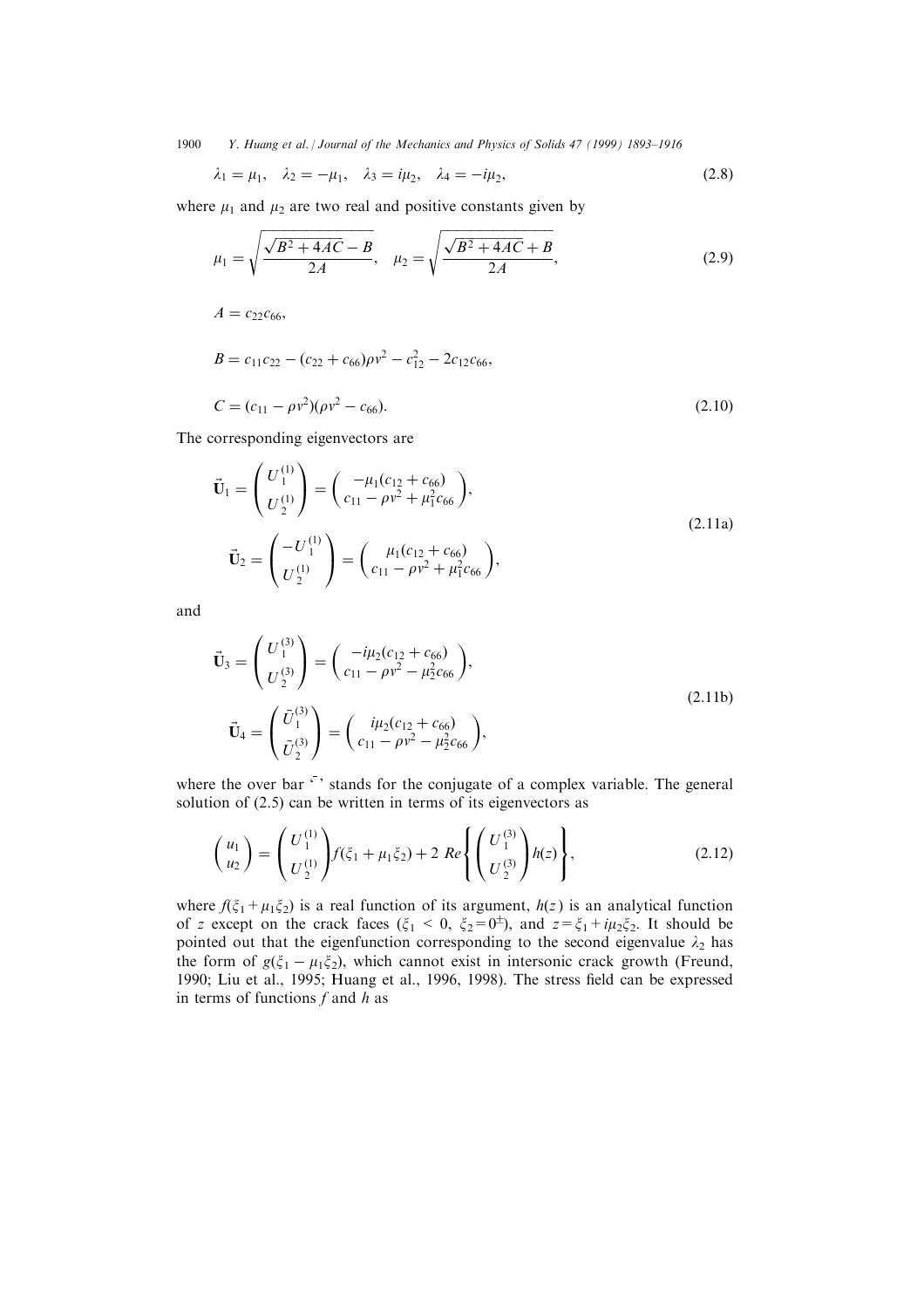Y. Huang et al. | Journal of the Mechanics and Physics of Solids 47 (1999) 1893-1916 1901

$$
\sigma_{11} = c_{11}[U_1^{(1)}f(\xi_1 + \mu_1 \xi_2) + 2 \ Re\{U_1^{(3)}h(z)\}]
$$
  
+ 
$$
c_{12}[\mu_1 U_2^{(1)}f(\xi_1 + \mu_1 \xi_2) - 2 \ Im\{\mu_2 U_2^{(3)}h(z)\}],
$$
 (2.13a)

$$
\sigma_{22} = c_{12} [U_1^{(1)} f(\xi_1 + \mu_1 \xi_2) + 2 \ Re\{U_1^{(3)} h(z)\}] \n+ c_{22} [\mu_1 U_2^{(1)} f(\xi_1 + \mu_1 \xi_2) - 2 \ Im\{\mu_2 U_2^{(3)} h(z)\}],
$$
\n(2.13b)

$$
\sigma_{12} = c_{66}[(\mu_1 U_1^{(1)} + U_2^{(1)})f(\xi_1 + \mu_1 \xi_2) + 2 \ Re\{(U_2^{(3)} + i\mu_2 U_1^{(3)})h(z)\}], \quad (2.13c)
$$

where 'Re' and 'Im' stand for the real and imaginary parts of a complex variable.

The traction-free condition on the upper crack face requires

$$
\sigma_{12} = \sigma_{22} = 0 \quad \text{for } \xi_1 < 0, \quad \xi_2 = 0^+.
$$
\n(2.14)

The substitution of stresses in (2.13) into the above traction-free condition in (2.14) gives two equations in terms of  $f(\xi_1)$  and  $h(\xi_1)$ . The elimination of function  $f(\xi_1)$  yields

$$
ah^{+}(\xi_{1}) - \bar{a}\bar{h}^{-}(\xi_{1}) = 0 \quad \text{for } \xi_{1} < 0,
$$
\n(2.15)

where  $h(z) = h(z)$  is an analytic function in the lower half plane of z, superscripts  $*+$ ' and  $*-$ ' stand for the limits for  $\xi_2 \rightarrow 0^+$  and  $\xi_2 \rightarrow 0^-,$  respectively, and

$$
a = (\mu_1 U_1^{(1)} + U_2^{(1)})(\mu_2 c_{22} U_2^{(3)} - i c_{12} U_1^{(3)}) - (c_{12} U_1^{(1)} + \mu_1 c_{22} U_2^{(1)})
$$
  
\n
$$
\times (\mu_2 U_1^{(3)} - i U_2^{(3)})
$$
  
\n
$$
= \mu_2 (c_{11} - \rho v^2 - \mu_1^2 c_{12}) [c_{22} (c_{11} - \rho v^2 - \mu_2^2 c_{66}) - c_{12} (c_{12} + c_{66})]
$$
  
\n
$$
+ i \mu_1 (c_{11} - \rho v^2 + \mu_2^2 c_{12}) [c_{22} (c_{11} - \rho v^2 + \mu_1^2 c_{66}) - c_{12} (c_{12} + c_{66})].
$$
 (2.16)

It should be pointed out that Eq. (2.15) holds for both Mode-I and -II intersonic fracture.

#### 3. Mode-I crack-tip field in intersonic crack propagation

The symmetry conditions ahead of a Mode-I crack tip require

$$
u_2 = 0
$$
 and  $\sigma_{12} = 0$  for  $\xi_1 > 0$ ,  $\xi_2 = 0$ . (3.1)

The substitution of  $(2.12)$  and  $(2.13c)$  into the above equation and the elimination of function  $f(\xi_1)$  give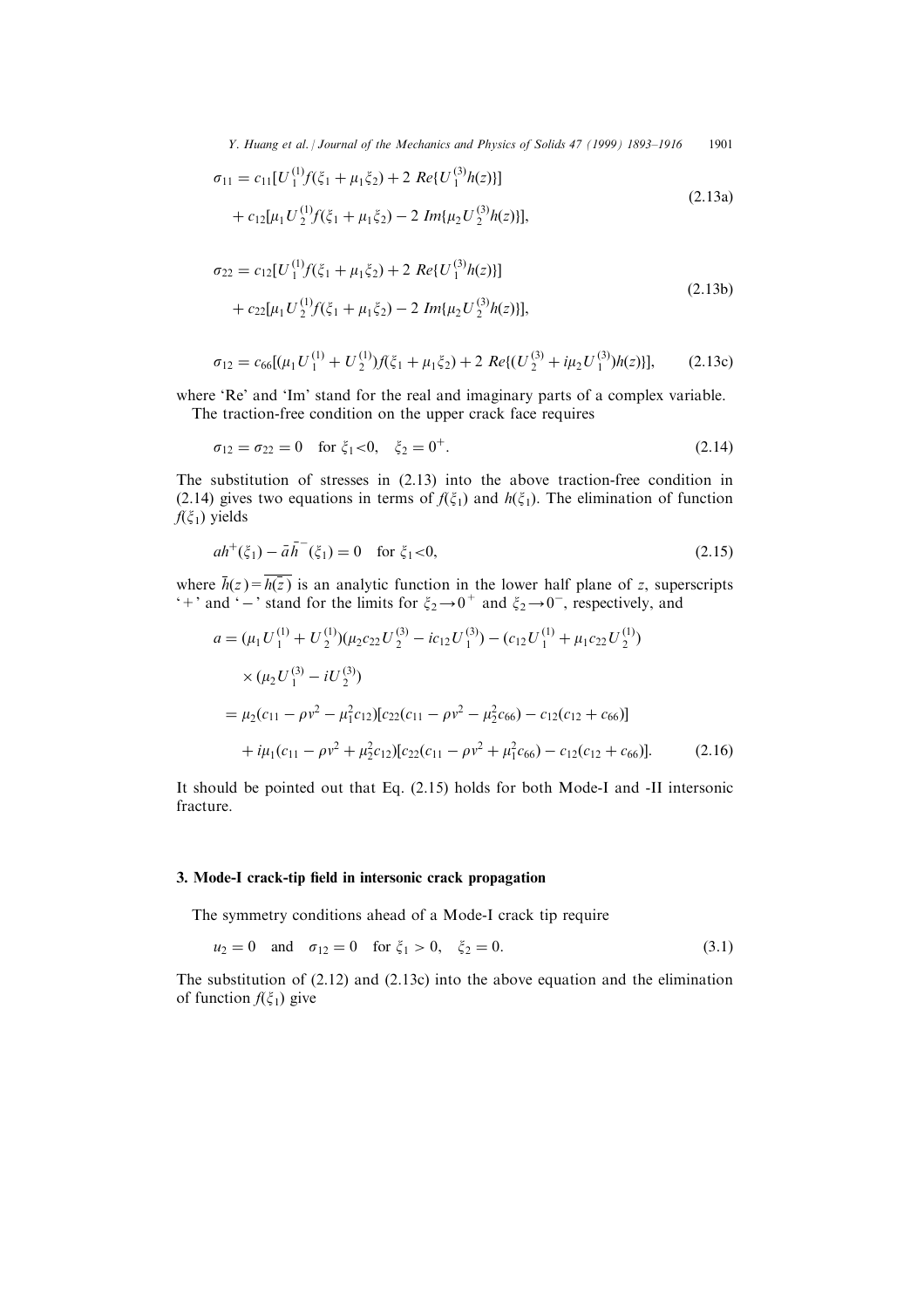1902 Y. Huang et al. | Journal of the Mechanics and Physics of Solids 47 (1999) 1893-1916

$$
bh^{+}(\xi_{1}) - \bar{b}\bar{h}^{-}(\xi_{1}) = 0 \quad \text{for } \xi_{1} > 0,
$$
\n(3.2)

where

$$
b = \mu_2 U_1^{(3)} U_2^{(1)} + i\mu_1 U_1^{(1)} U_2^{(3)} = -i(c_{12} + c_{66})(\mu_1^2 + \mu_2^2)(c_{11} - \rho v^2). \tag{3.3}
$$

Based on analytical continuation, a new analytic function  $Q(z)$  is introduced,

$$
Q(z) = \begin{cases} bh(z) & Im(z) \ge 0 \\ \bar{b}h(z) & Im(z) \le 0 \end{cases} \tag{3.4}
$$

The function  $Q(z)$  is an analytic function in the entire plane, except on the crack faces ( $\xi_1$  < 0,  $\xi_2$ =0). The traction-free condition (2.15) on the crack face can be expressed in terms of the analytic function  $Q(z)$  as

$$
\frac{a}{b}Q^+(\xi_1) - \frac{\bar{a}}{\bar{b}}Q^-(\xi_1) = 0 \quad \xi_1 < 0. \tag{3.5}
$$

This constitutes a Riemann–Hilbert problem. The boundedness of displacements near the crack tip requires  $Q(z) = O(|z|^{\alpha})$  as  $|z| \to 0$  for  $\alpha > -1$ . The general solution for  $Q(z)$  is



Fig. 2. The Mode-I power of stress singularity  $q_1$  at the crack tip vs the normalized crack tip velocity,  $v/c<sub>s</sub>$ , for a unidirectional fiber-reinforced graphite/epoxy composite;  $c<sub>s</sub>$  is the shear wave speed, and the material properties and wave speeds are given in Table 1.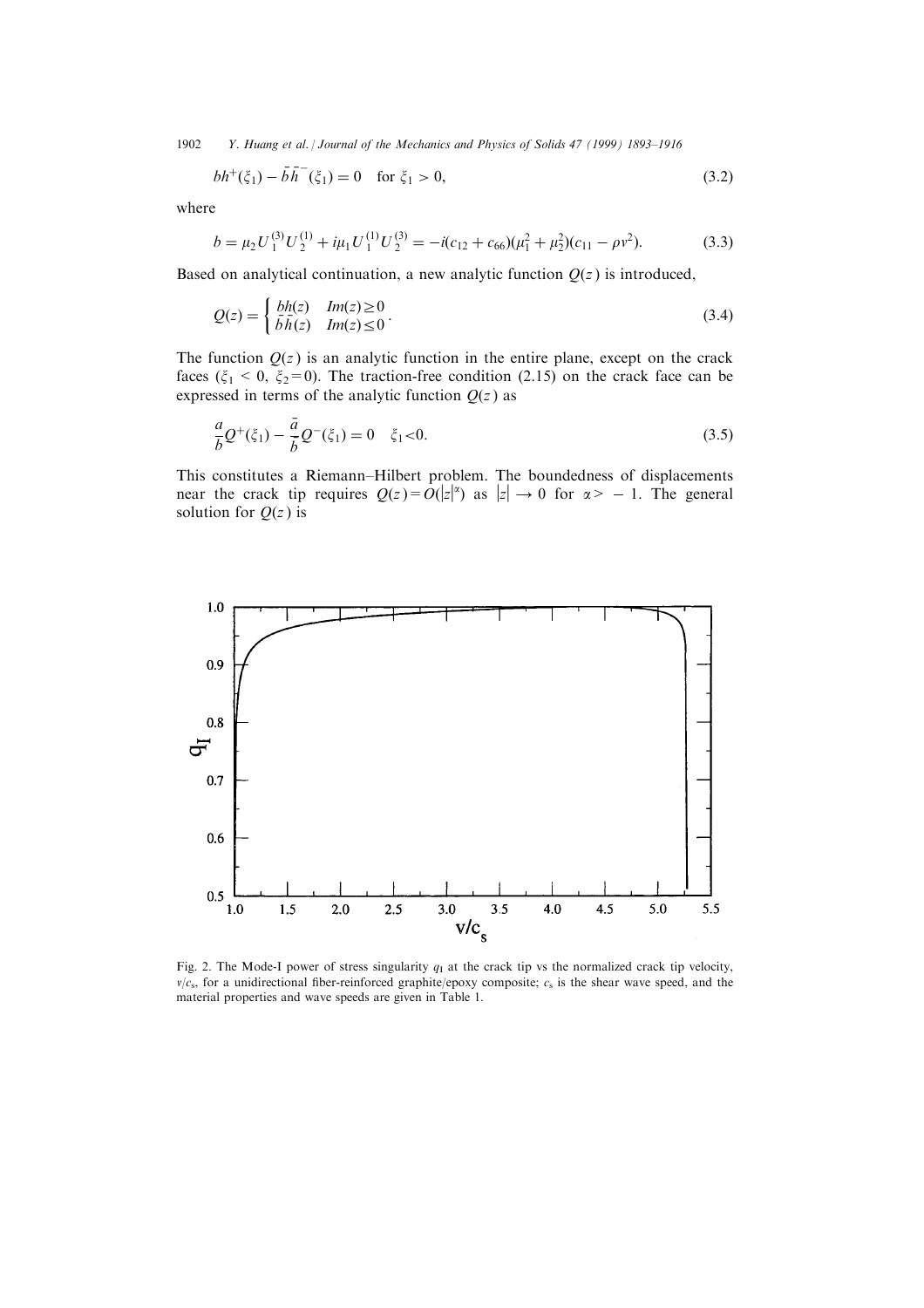Y. Huang et al. *| Journal of the Mechanics and Physics of Solids 47 (1999) 1893-1916* 1903

$$
Q(z) = \frac{A(z)}{z^{q_1}},\tag{3.6}
$$

where  $A(z)$  is an entire function (analytic in the entire plane including the crack face), and  $q_1$  is the power of stress singularity near a Mode-I intersonically propagating crack tip and is given by

$$
q_1 = \frac{1}{\pi} \tan^{-1} \left\{ \frac{\mu_1}{\mu_2} F_1(v) F_2(v) \right\} + \frac{1}{2}, \tag{3.7}
$$

where

$$
F_1(v) = \frac{c_{22}(c_{11} - \rho v^2 + \mu_1^2 c_{66}) - c_{12}(c_{12} + c_{66})}{c_{22}(c_{11} - \rho v^2 - \mu_2^2 c_{66}) - c_{12}(c_{12} + c_{66})},
$$
\n(3.8a)

and

$$
F_2(v) = \frac{c_{11} - \rho v^2 + \mu_2^2 c_{12}}{c_{11} - \rho v^2 - \mu_1^2 c_{12}}.
$$
\n(3.8b)

The power of stress singularity  $q_1$  depends on the crack tip velocity v, elastic moduli and mass density of the composite material. The power of stress singularity  $q_1$  is shown in Fig. 2 versus the normalized crack tip velocity,  $v/c_s$ , for the unidirectional fiber-reinforced graphite/epoxy composite material used in the experiments of Coker and Rosakis (1998), Liu et al. (1999), and Rosakis et al. (1999). The material properties and wave speeds are given in Table 1. The elastic modulus  $c_{11}$  in the fiber direction is much larger than  $c_{22}$  normal to fibers. Accordingly, the longitudinal wave speed in the fiber direction is  $c_1^{(1)} = 10,000$  m/s, much higher than that normal to the fiber direction,  $c_1^{(2)} = 2800$  m/s, and the shear wave speed,  $c_s$ =1920 m/s. It is observed that the power of stress singularity  $q_I$  in Mode I is always larger than the square-root singularity 1/2 for the entire range of intersonic crack growth,  $c_s < v < c_1^{(1)}$ . However, similar to the intersonic crack propagation in isotropic solids, it can also be verified that the normal stress ahead of an intersonic crack tip in orthotropic solids is compressive, i.e.,  $\sigma_{22}(x_1>0,$  $x_2=0$  < 0, and the mode I crack tip energy release rate supplied by the elastic asymptotic field is negative and unbounded. This is once again physically unacceptable since a propagating crack tip cannot radiate out energy. Consequently, it is impossible for a Mode-I crack tip to propagate intersonically in orthotropic solids. This is exactly why the crack tip velocity never exceeded the shear wave speed in experiments, regardless of the effort to increase the impact velocity of the projectile, see Rosakis et al. (1999). In fact, Abraham and Gao (1999) have established from the molecular dynamics simulation of dynamic fracture that the Rayleigh wave speed is the limiting crack tip velocity in Mode-I crack propagation.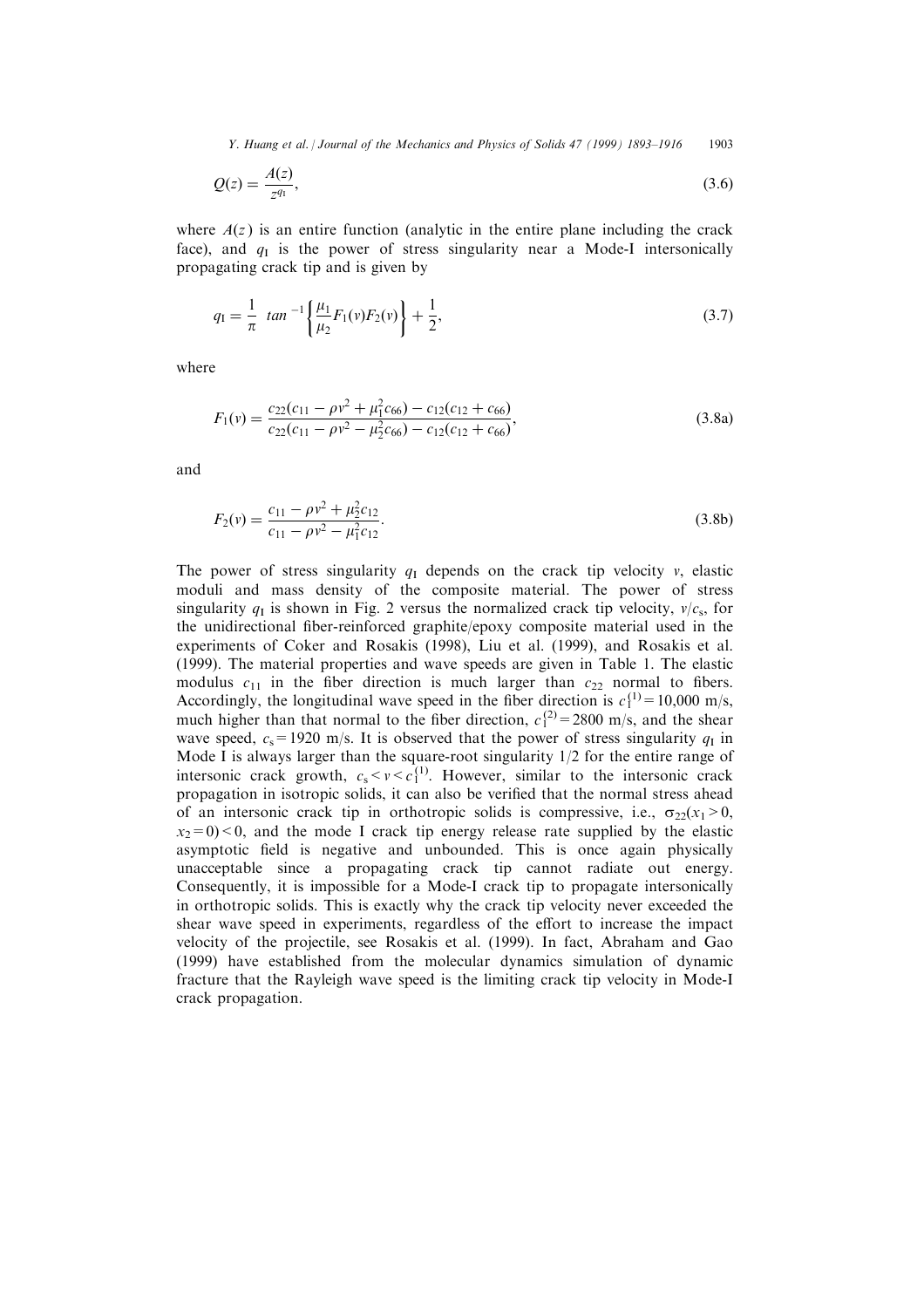1904 Y. Huang et al. | Journal of the Mechanics and Physics of Solids 47 (1999) 1893-1916

### 4. Mode-II crack-tip field in intersonic crack propagation

The anti-symmetry conditions ahead of a Mode-II crack tip require

$$
u_1 = 0
$$
 and  $\sigma_{22} = 0$  for  $\xi_1 > 0$ ,  $\xi_2 = 0$ . (4.1)

The substitution of (2.12) and (2.13b) into the above equation and the elimination of function  $f(\xi_1)$  give

$$
h^{+}(\xi_1) - \bar{h}^{-}(\xi_1) = 0 \quad \text{for } \xi_1 > 0.
$$
 (4.2)

Based on analytical continuation, another analytic function  $R(z)$  is introduced,

$$
R(z) = \begin{cases} \frac{h(z)}{h(z)} & \text{Im}(z) \ge 0\\ \frac{h(z)}{h(z)} & \text{Im}(z) \le 0 \end{cases} \tag{4.3}
$$

The function  $R(z)$  is an analytic function in the entire plane, except on the crack faces ( $\xi_1$  < 0,  $\xi_2$ =0). The traction-free condition (2.15) on the crack face can be expressed in terms of the analytic function  $R(z)$  as

$$
aR^{+}(\xi_{1}) - \bar{a}R^{-}(\xi_{1}) = 0 \quad \xi_{1} < 0. \tag{4.4}
$$

Similar to analysis in Section 3 for Mode I, the above equation constitutes a



Fig. 3. The Mode-II power of stress singularity  $q<sub>II</sub>$  at the crack tip vs the normalized crack tip velocity,  $v/c<sub>s</sub>$ , for a unidirectional fiber-reinforced graphite/epoxy composite;  $c<sub>s</sub>$  is the shear wave speed, and the material properties and wave speeds are given in Table 1.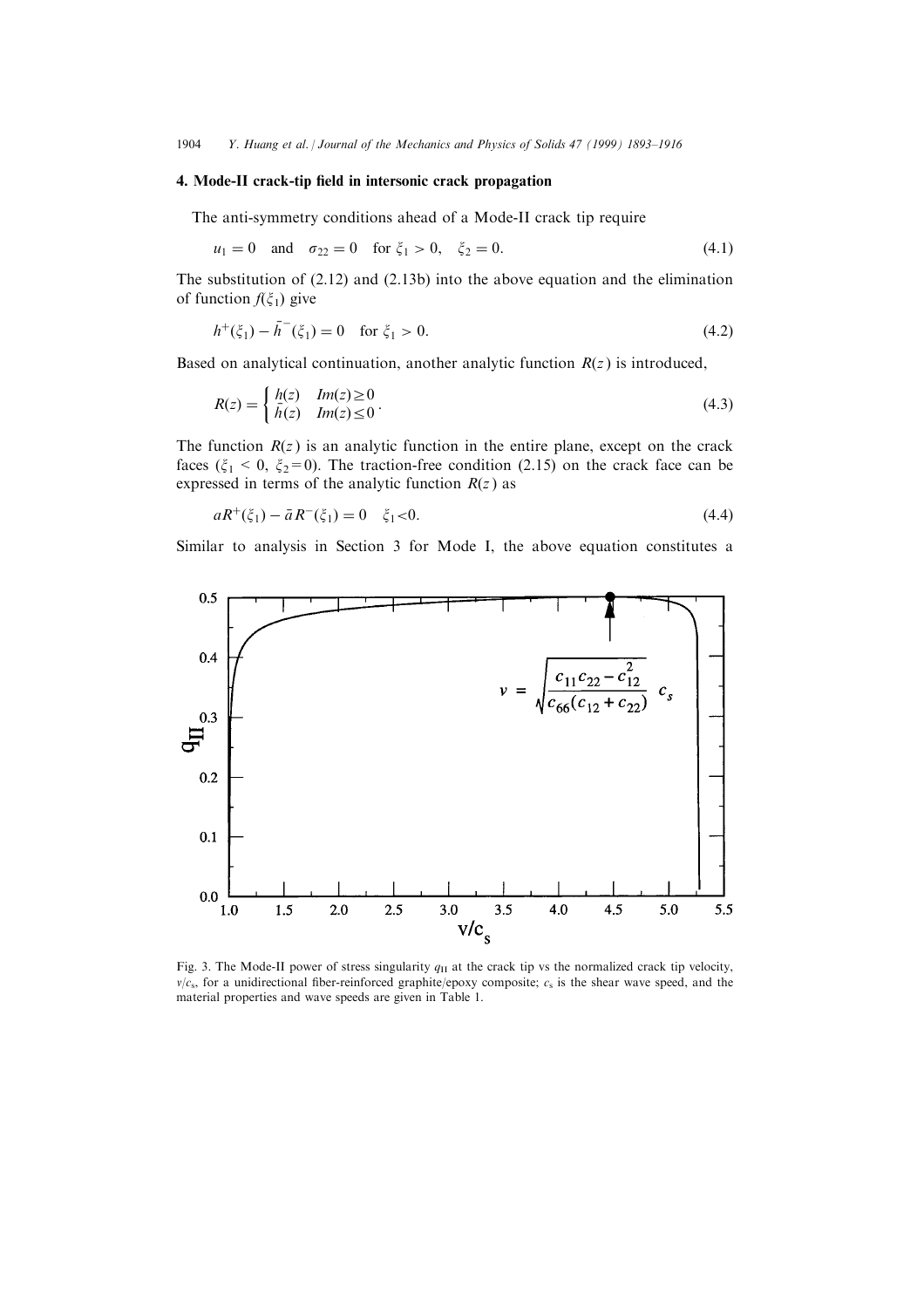Riemann±Hilbert problem. Its general solution is

$$
R(z) = \frac{B(z)}{z^{q_{II}}},\tag{4.5}
$$

where  $B(z)$  is an entire function (analytic in the entire plane including the crack face), and  $q_{\text{II}}$  is the power of stress singularity near a Mode-II intersonically propagating crack tip and is given by

$$
q_{II} = \frac{1}{\pi} \tan^{-1} \left\{ \frac{\mu_1}{\mu_2} F_1(v) F_2(v) \right\},\tag{4.6}
$$

where  $F_1(v)$  and  $F_2(v)$  are given in Eq. (3.8). The comparison of (3.7) and (4.6) shows the power of stress singularity  $q_{II}$  in Mode II is exactly the Mode-I power of stress singularity  $q_1 - 1/2$ . Therefore, the power of stress singularity is always between 0 and 1/2 for crack tip velocity in the range of intersonic crack propagation,  $c_s < v < c_1^{(1)}$ .

The power of stress singularity  $q_{II}$  for Mode II is shown in Fig. 3 versus the normalized crack tip velocity,  $v/c_s$ , for the unidirectional fiber-reinforced graphite epoxy composite material used in Coker and Rosakis (1998), Liu et al. (1999), and Rosakis et al. (1999). The material properties and wave speeds can be found in Table 1. It is observed that there exists a single velocity at which the power of stress singularity equals the conventional square-root singularity 1/2. The corresponding crack tip energy release rate supplied by the elastic asymptotic field at this critical crack tip velocity is finite and non-vanishing. Other crack tip velocities in the entire range of intersonic crack growth give powers of stress singularity that are less than 1/2, yielding a vanishing crack tip energy release rate supplied by the elastic asymptotic field. In fact, it can be shown for general orthotropic materials that there is only one crack tip velocity,  $v_c$ , that gives the square-root singularity. By enforcing  $q_{II}=1/2$ , we find this critical crack tip velocity  $v_c$  is given by

$$
v_{\rm c} = \sqrt{\frac{c_{11}c_{22} - c_{12}^2}{\rho(c_{12} + c_{22})}} = \sqrt{\frac{c_{11}c_{22} - c_{12}^2}{c_{66}(c_{12} + c_{22})}}c_{\rm s}.
$$
\n(4.7)

For this unidirectional fiber-reinforced composite material whose material properties are given in Table 1, the critical crack tip velocity  $v_c$  in (4.7) is  $4.532c_s = 8700$  m/s. It should be pointed out that this critical crack tip velocity is only slightly larger than the stable crack tip velocity of approximately 8000 m/s observed by Coker and Rosakis (1998). We believe that if the impact velocity of the projectile is large enough after a short transient crack tip speed history, a crack tip tends to propagate steadily at this critical velocity in (4.7) so as to maintain a balance between the energy flow into the crack tip and that needed to cause a fracture of the material, *i.e.*, to have a finite, non-vanishing crack tip energy release rate. The slight difference between experimentally observed crack tip velocity and the prediction by (4.7) may result from the sensitivity of power of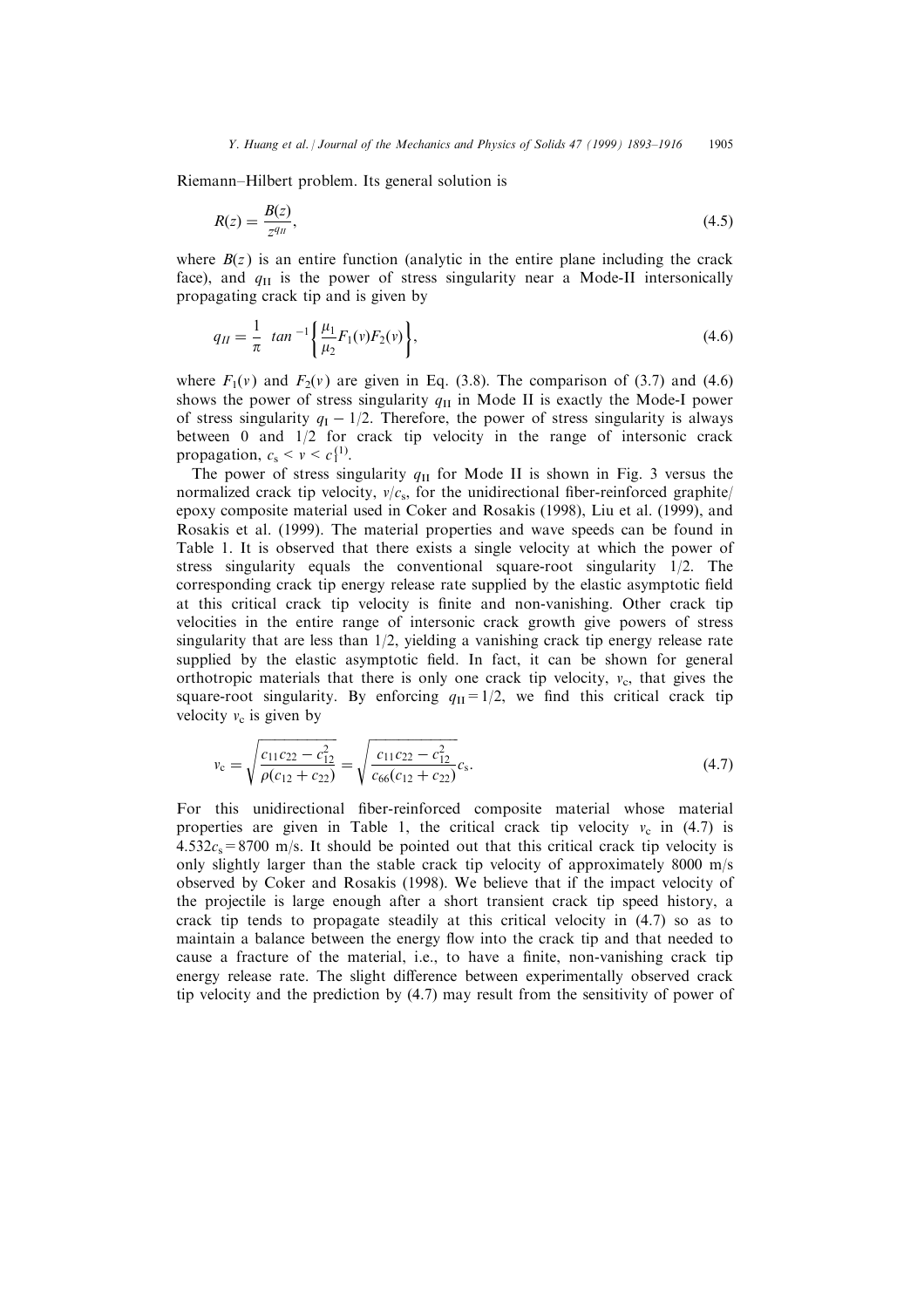stress singularity  $q_{\text{II}}$  to material properties of composites. It is observed from Fig. 3 that, as the crack tip velocity exceeds the shear wave speed, the power of stress singularity rapidly approaches 1/2. Slight inaccuracy in the measurement of elastic moduli  $c_{ii}$  may reduce this crack tip velocity of 8700 m/s in (4.7) to that of 8000 m/ s observed in experiments. Another factor that may also contribute to the slight difference between experimentally observed crack tip velocity and the prediction by (4.7) is the waviness of the crack path because a shear crack may have a slight zig-zag crack path between two neighboring intact fibers. The waviness of the crack path leads to a difference between the local crack tip velocity of  $8700 \text{ m/s}$ predicted by (4.7) and the global crack tip velocity of 8000 m/s measured in experiments, similar to the study for isotropic solids (Gao, 1993)

The function  $h(z)$  can be obtained by substituting (4.5) into (4.3), which yields

$$
h(z) = \bar{h}(z) = \frac{B(z)}{z^{q_{II}}}.
$$
\n(4.8)

Therefore,  $B(z) = \overline{B}(z)$ , or in other words, the Taylor series of  $B(z)$  have real coefficients. Based on the traction-free condition  $(2.14)$  on the crack face and the anti-symmetry condition (4.1) ahead of a Mode-II crack tip, the real function  $f(\xi_1)$ in (2.12) and (2.13) is related to the entire function  $B(z)$  by

$$
f(\xi_1) = \begin{cases} 0 & \xi_1 > 0 \\ -F_2(v) \frac{2 \cos q_H \pi \cdot B(\xi_1)}{(-\xi_1)^{q_H}} & \xi_1 < 0 \end{cases}
$$
 (4.9)

where the function  $F_2(v)$  is given in (3.8b), and the power of Mode-II stress singularity is given in (4.6). The stress field near a Mode-II intersonically propagating crack tip can be obtained from (2.13) as

$$
\sigma_{11} = -\mu_1[c_{66}(c_{11} - \mu_1^2 c_{12}) + c_{12}\rho v^2]f(\xi_1 + \mu_1 \xi_2) + 2\mu_2[c_{66}(c_{11} + \mu_2^2 c_{12})
$$
  
+  $c_{12}\rho v^2]Im[h(\xi_1 + i\mu_2 \xi_2)],$  (4.10a)

$$
\sigma_{22} = -\mu_1[c_{12}(c_{12} + c_{66}) - c_{22}(c_{11} - \rho v^2 + \mu_1^2 c_{66})]f(\xi_1 + \mu_1 \xi_2)
$$
  
+ 2\mu\_2[c\_{12}(c\_{12} + c\_{66}) - c\_{22}(c\_{11} - \rho v^2 - \mu\_2^2 c\_{66})]Im[h(\xi\_1 + i\mu\_2 \xi\_2)], (4.10b)

$$
\sigma_{12} = c_{66}(c_{11} - \rho v^2 - \mu_1^2 c_{12}) f(\xi_1 + \mu_1 \xi_2) + 2c_{66}(c_{11} - \rho v^2 + \mu_2^2 c_{12}) Re[h(\xi_1 + i\mu_2 \xi_2)].
$$
\n(4.10c)

Only the leading term is kept in the near-tip asymptotic analysis. Therefore, the function  $B(z)$  is replaced by a real constant  $B_0$ . Functions  $f(\xi_1+\mu_1\xi_2)$ ,  $\text{Re}[h(\xi_1+i\mu_2\xi_2)]$  and  $\text{Im}[h(\xi_1+i\mu_2\xi_2)]$  can be simplified as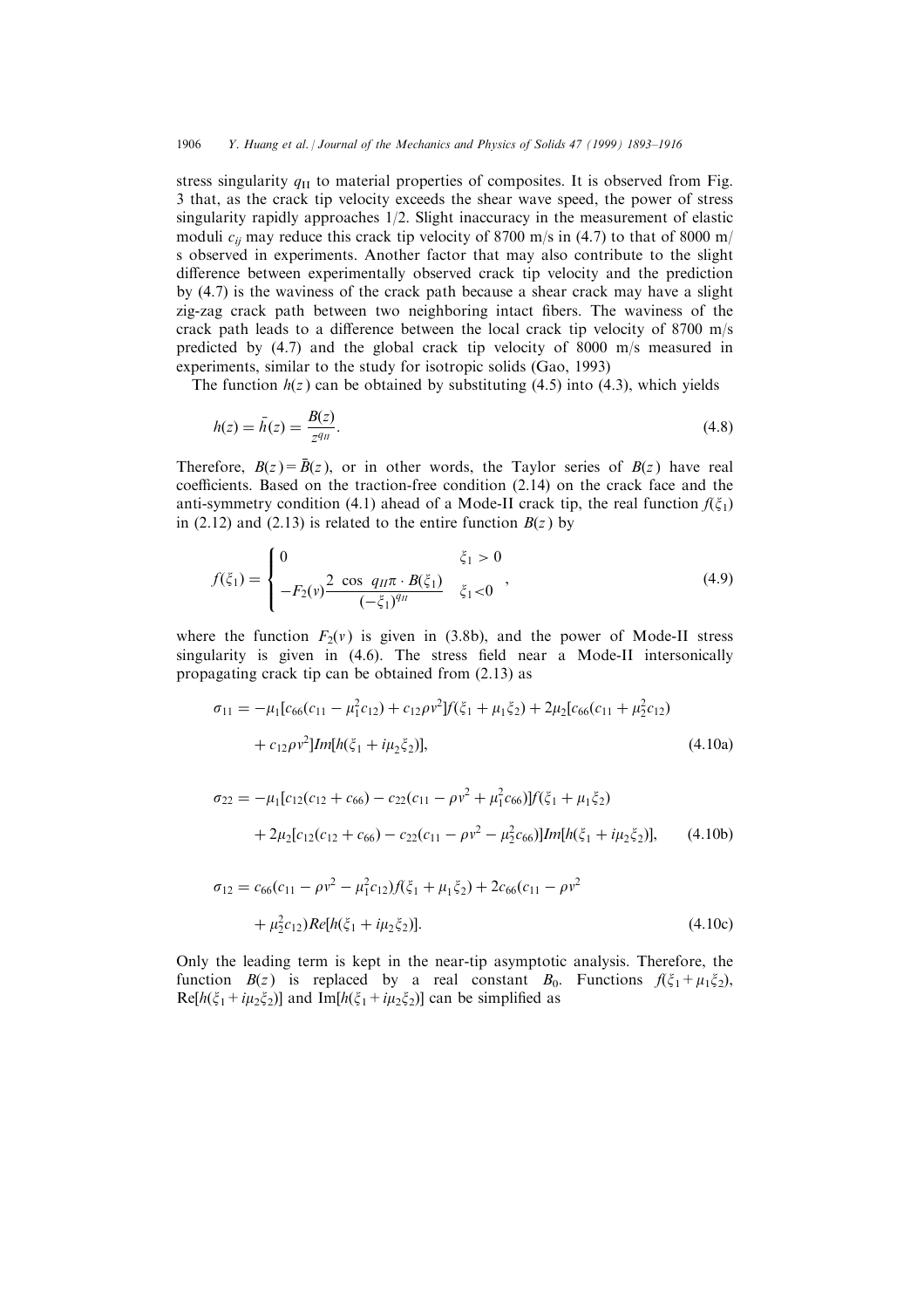Y. Huang et al. *| Journal of the Mechanics and Physics of Solids 47 (1999) 1893–1916* 1907

$$
f(\xi_1 + \mu_1 \xi_2) = -F_2(v) \frac{2B_0 \cos q_H \pi}{\left(-\xi_1 - \mu_1 \xi_2\right)^{qn}} H(-\xi_1 - \mu_1 \xi_2),\tag{4.11a}
$$

$$
Re[h(\xi_1 + i\mu_2 \xi_2)] = B_0 \cdot \frac{\cos q_H \theta}{r^{q_H}},
$$
\n(4.11b)

$$
Im[h(\xi_1 + i\mu_2 \xi_2)] = -B_0 \cdot \frac{\sin q_H \theta}{r^{q_H}},
$$
\n(4.11c)

where H is the Heaviside step function,  $(r, \theta)$  are the scaled polar coordinates in the  $(\xi_1, \mu_2 \xi_2)$  plane and are given by

$$
r = \sqrt{\xi_1^2 + \mu_2^2 \xi_2^2}, \quad \theta = \tan^{-1}(\mu_2 \xi_2 / \xi_1). \tag{4.12}
$$

It can be verified that stresses are singular not only at crack tip, but also on the entire ray  $\xi_1 + \mu_1 \xi_2 = 0$ . The existence of such a ray of singularity propagating with the crack tip has been observed in all experiments described here (i.e., Coker and Rosakis, 1998; Rosakis et al., 1998b, 1999), as discussed in detail in the next section.

#### 5. Comparison with experimental observations

The optical method of CGS (Coker and Rosakis, 1998; Liu et al., 1999; Rosakis et al., 1999) and the method of photoelasticity (Rosakis et al., 1998b) have been used in conjunction with high-speed photography (up to 2,000,000 frames per second) to record near-tip stress fields of intersonically moving interfacial crack tip in unidirectional graphite/epoxy fiber-reinforced composites and weakly bonded isotropic Homalite-100 plates. CGS fringes are contours of gradients of the out-of-plane displacement, or equivalently, gradients of the out-of-plane strain for orthotropic materials, i.e., they are proportional to contours of equal  $\varepsilon_{33,1}$  or  $\varepsilon_{33,2}$ , depending on the experimental setup. Photoelasticity, on the other hand, is proportional to differences of principal strains for orthotropic materials, i.e., photoelastic fringes are contours of  $\varepsilon_1-\varepsilon_2$ , where  $\varepsilon_1$  and  $\varepsilon_2$  are the two in-plane principal strains in plane stress. For an orthotropic material under plane-stress deformation, the out-of-plane strain  $\varepsilon_{33}$  is given by

$$
\varepsilon_{33} = s_{13}\sigma_{11} + s_{23}\sigma_{22},\tag{5.1}
$$

where  $x_1$  is the fiber direction,  $x_2$  is normal to fibers, and  $x_3$  is the out-of-plane direction,  $s_{13}$  and  $s_{23}$  are elastic compliancies of the orthotropic material and are given in terms of elastic moduli and Poisson's ratios by

$$
s_{13} = -\frac{v_{31}}{E_3} = -\frac{v_{13}}{E_1}, \quad s_{23} = -\frac{v_{32}}{E_3} = -\frac{v_{23}}{E_2}.
$$
\n
$$
(5.2)
$$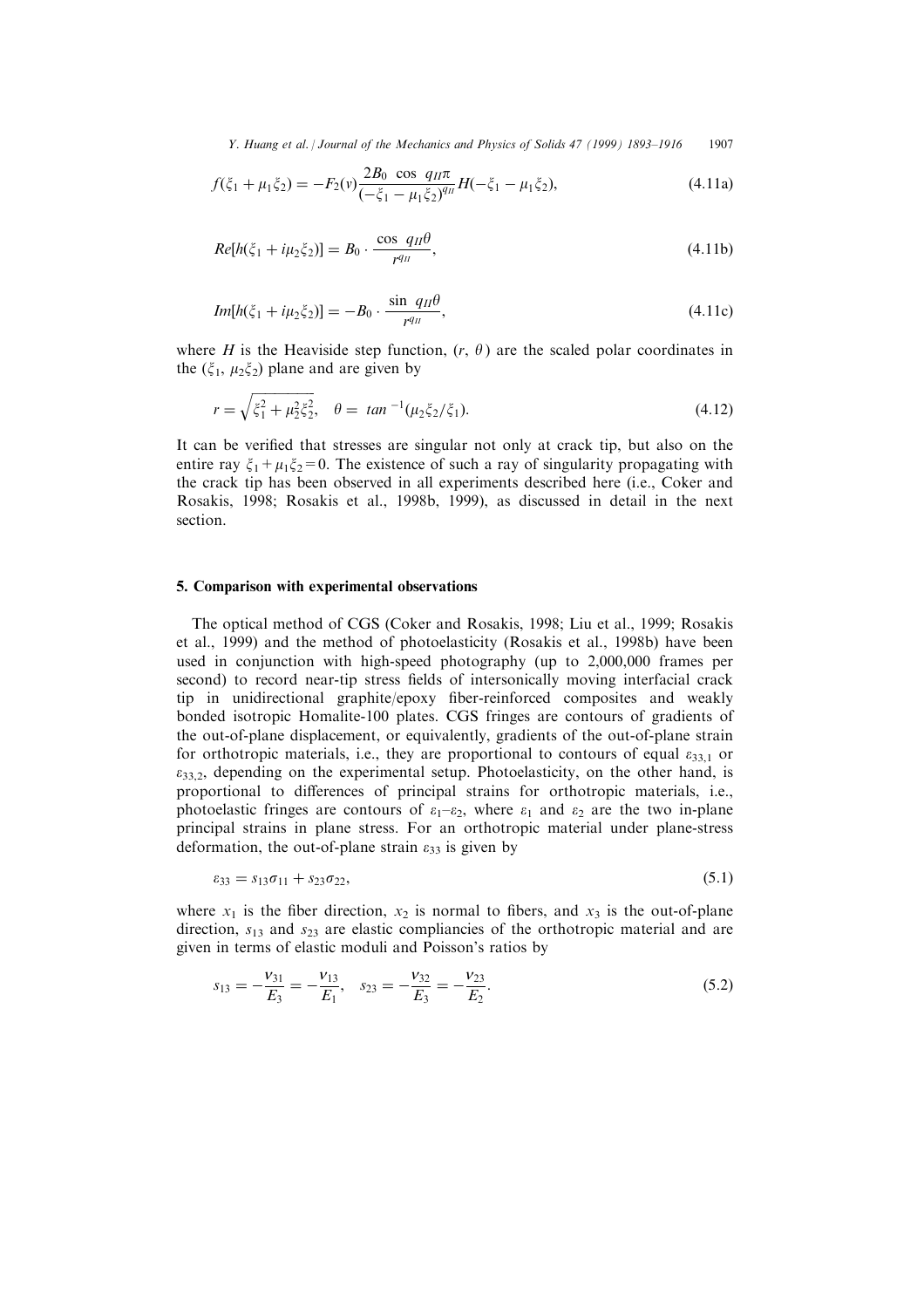

Fig. 4. Comparison between the synthetically and experimentally obtained CGS fringe patterns for a crack tip velocity of  $v=6000$  m/s; the material properties and wave speeds are given in Table 1: (a) synthetically obtained CGS fringe patterns for a plane-stress unidirectional fiber-reinforced graphite/ epoxy composite; (b) experimentally obtained CGS (reflection) fringe patterns showing a shear crack propagating intersonically in a unidirectional fiber-Fig. 4. Comparison between the synthetically and experimentally obtained CGS fringe patterns for a crack tip velocity of v=6000 m/s; the material properties and wave speeds are given in Table 1: (a) synthetically obtained CGS fringe patterns for a plane-stress unidirectional ®ber-reinforced graphite/ epoxy composite; (b) experimentally obtained CGS (reflection) fringe patterns showing a shear crack propagating intersonically in a unidirectional fiberreinforced graphite/epoxy composite plate (Coker and Rosakis, 1998). reinforced graphite/epoxy composite plate (Coker and Rosakis, 1998).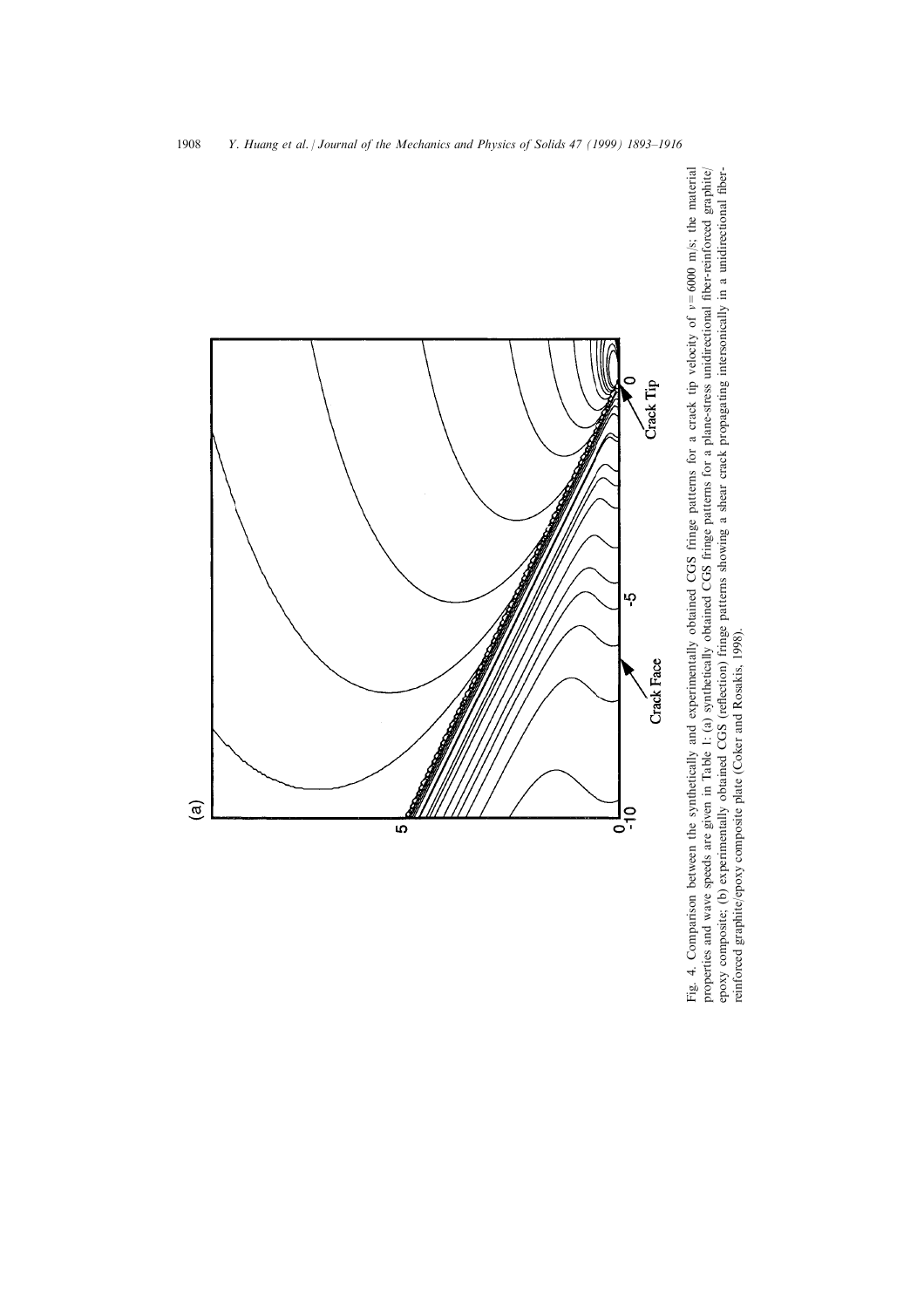

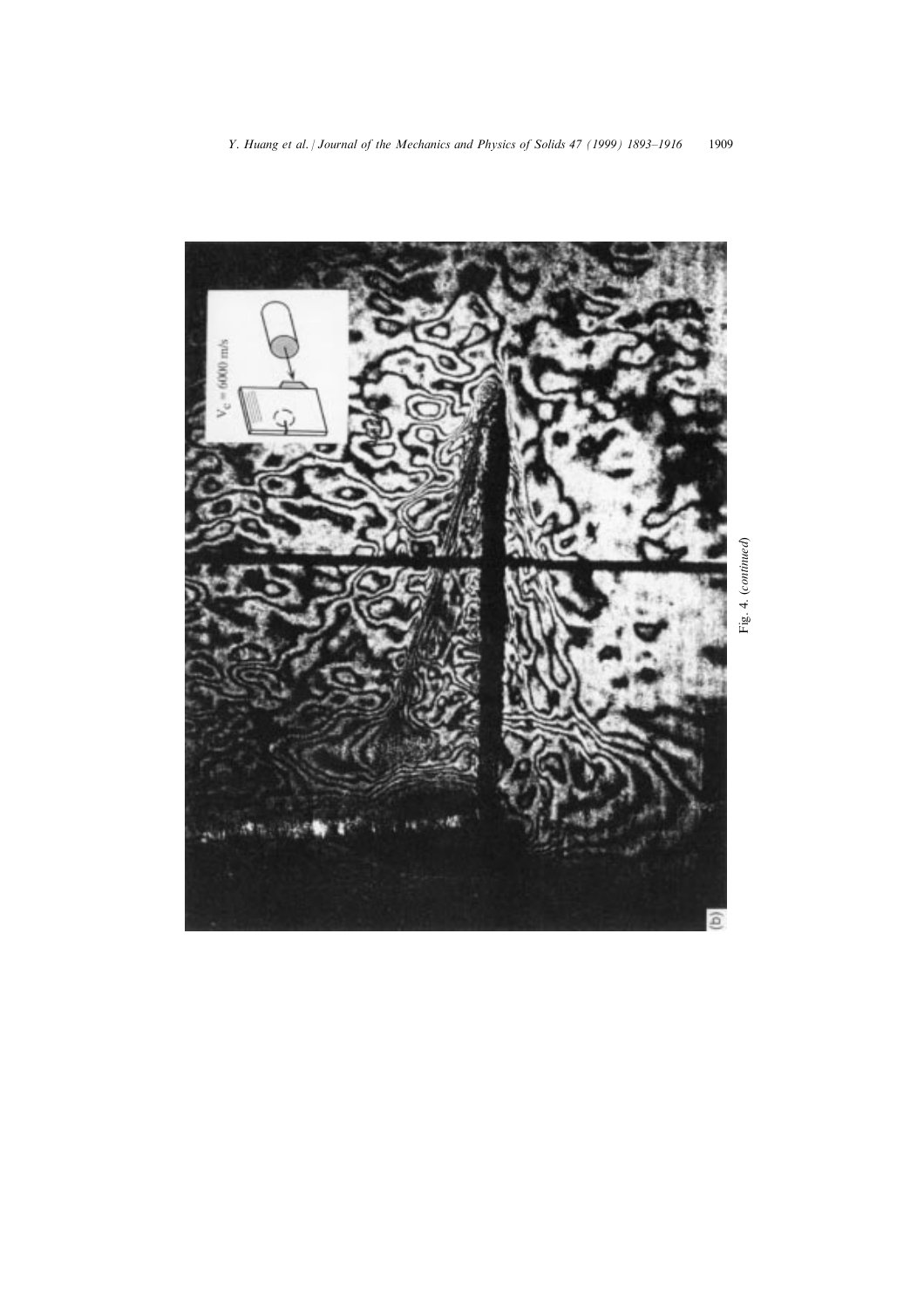The elastic compliancies  $s_{13}$  and  $s_{23}$  are given in Table 1 for the unidirectional fiber-reinforced graphite/epoxy composite used in experiments.

It has been observed in experiments that the Mode-I crack tip velocity can never exceed the shear wave speed, regardless of how large the impact velocity of the projectile. This is consistent with the analysis of Mode-I near-tip field in Section 3, which shows the crack tip energy release rate becomes negative and unbounded in Mode-I intersonic crack propagation, which is physically unacceptable. This is also consistent with Abraham and Gao's (1999) molecular dynamics simulation, which shows the limiting crack tip velocity in Mode-I crack propagation is the Rayleigh wave speed. For Mode-II intersonic crack propagation, the stable crack tip velocities recorded in experiment are very close to the critical crack tip velocity given in (4.7) at which the crack tip energy release rate is finite and non-vanishing. In this section, we will compare the experimentally obtained CGS and photoelasticity fringe patterns and those synthetically generated from the near-tip asymptotic field in Section 4.

For CGS fringes, the expression for  $\varepsilon_{33,1}$  can be obtained from (5.1) and (4.10) as

$$
\varepsilon_{33,1} = P_1 f(\xi_1 + \mu_1 \xi_2) + P_2 Im[h(\xi_1 + i\mu_2 \xi_2)], \tag{5.3}
$$

where

$$
P_1 = -s_{13}\mu_1[c_{66}(c_{11} - \mu_1^2 c_{12}) + c_{12}\rho v^2] - s_{23}\mu_1[c_{12}(c_{12} + c_{66}) - c_{22}(c_{11} - \rho v^2 + \mu_1^2 c_{66})],
$$
\n(5.4a)

$$
P_2 = 2s_{13}\mu_2[c_{66}(c_{11} + \mu_2^2 c_{12}) + c_{12}\rho v^2] + 2s_{23}\mu_2[c_{12}(c_{12} + c_{66}) - c_{22}(c_{11} - \rho v^2 - \mu_2^2 c_{66})],
$$
\n(5.4b)

and

$$
f(\xi_1 + \mu_1 \xi_2) = -F_2(v) \frac{2q_H B_0 \cos q_H \pi}{\mu_1 \mu_2 (\mu_1^2 + \mu_2^2)(c_{12} + c_{66}) c_{66}} \cdot \frac{H(-\xi_1 - \mu_1 \xi_2)}{(-\xi_1 - \mu_1 \xi_2)^{q_H + 1}},
$$
(5.5a)

$$
Im[h(\xi_1 + i\mu_2 \xi_2)] = \frac{q_H B_0}{\mu_1 \mu_2 (\mu_1^2 + \mu_2^2)(c_{12} + c_{66})c_{66}} \cdot \frac{\sin(q_H + 1)\theta}{r^{q_H + 1}},
$$
(5.5b)

where  $B_0$  is the amplitude factor governing the near-tip field, r and  $\theta$  are scaled polar coordinates given in (4.12).

Figs. 4(a) and (b) show the comparison between synthetically and experimentally obtained CGS fringe patterns for a crack tip velocity of  $v = 6000$  m/ s (Coker and Rosakis, 1998). The existence of a shock wave emanating from the intersonically propagating crack tip is clearly evident in Figs. 4(a) and (b). The fringe patterns are much more concentrated right behind the shock wave,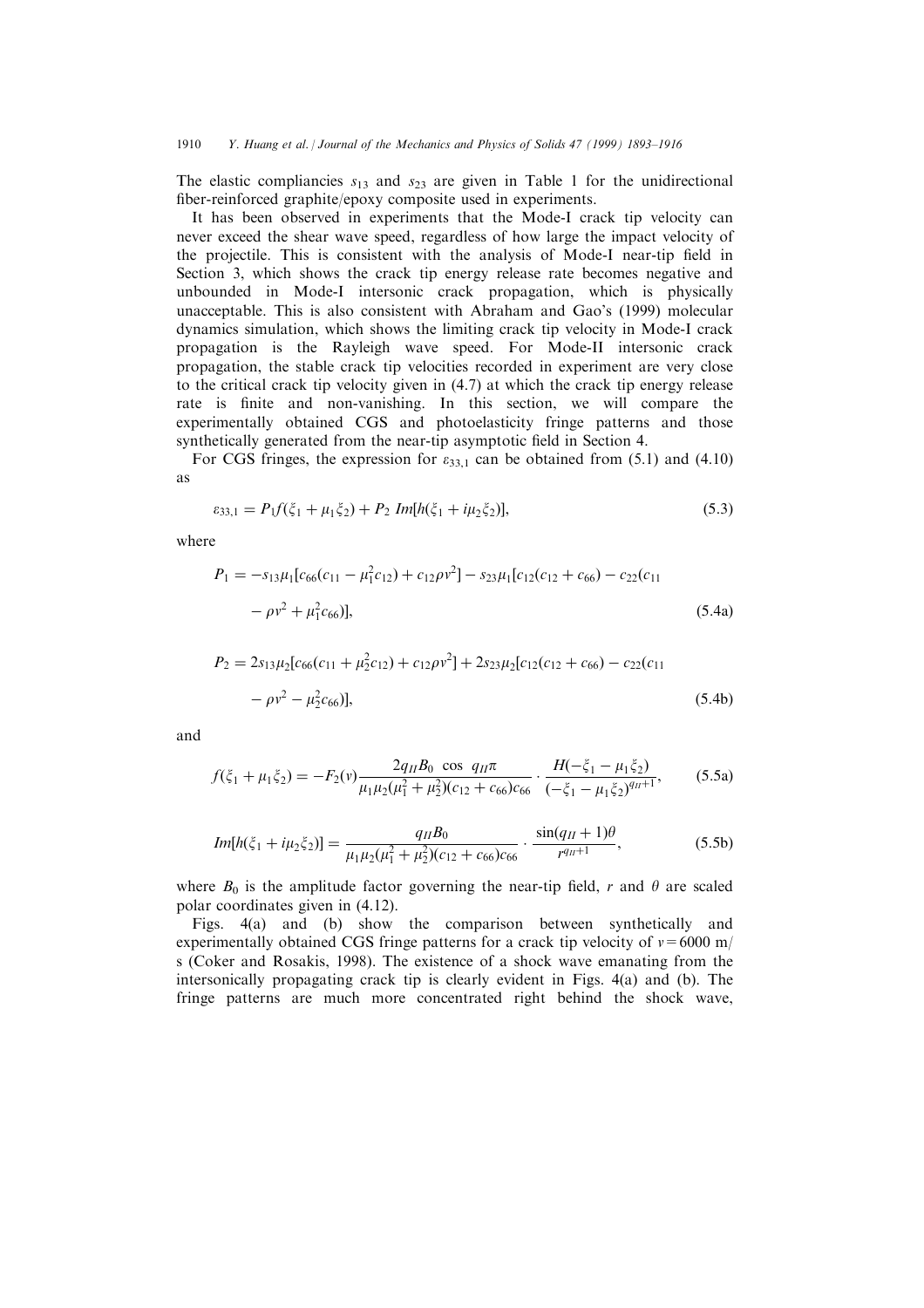indicating a large gradient in the out-of-plane strain. The angles between the shock wave and the crack face in Figs. 4(a) and (b) agree very well. (It should be pointed out that, due to the experimental setup, the experimentally obtained fringe patterns have been automatically rescaled in the direction normal to fibers. This is the reason that the angle between shock and crack face in Fig. 4(b) looks smaller than that in Fig. 4(a).) Therefore, the present model of approximating a unidirectional fiber-reinforced composite by a homogeneous elastic orthotropic solid works well for the prediction of a shock wave. The fringe patterns ahead of the shock wave are quite different from those behind the shock wave, indicating stresses have a strong discontinuity across the shock wave. However, even though they bear similarities, differences can be observed between the synthetically generated fringe patterns in Fig. 4(a) and the experimentally obtained fringe patterns in Fig. 4(b). We believe that the differences may result from the assumption of steady-state crack propagation in the analysis. The synthetically generated CGS fringe patterns in Fig. 4(a) are based on the Mode-II steady-state solution in Section 4, while the crack tip velocity of  $v=6000$  m/s for the experimentally obtained  $\overline{CGS}$  fringe patterns in Fig. 4(b) is significantly lower than the measured steady-state crack tip velocity of 8000 m/s, i.e., the fringe patterns in Fig.  $4(b)$  have not reached a steady state yet. The difference between the fringe patterns in Figs. 4(a) and (b) may also result from the fact that the synthetically generated fringe patterns in Fig. 4(a) are obtained for a homogeneous solid, i.e., the effect of discrete fibers in a composite has not been accounted for.

For photoelasticity fringes, the expression for  $|\varepsilon_1 - \varepsilon_2|$  is found as

$$
|\varepsilon_1 - \varepsilon_2| = \sqrt{(\varepsilon_{11} - \varepsilon_{22})^2 + 4\varepsilon_{12}^2},\tag{5.6}
$$

$$
\varepsilon_{11} - \varepsilon_{22} = Q_1 f(\xi_1 + \mu_1 \xi_2) + Q_2 Im[h(\xi_1 + i\mu_2 \xi_2)],
$$
\n(5.7a)

$$
2\varepsilon_{12} = Q_3 f(\xi_1 + \mu_1 \xi_2) + Q_4 \ Re[h(\xi_1 + i\mu_2 \xi_2)], \tag{5.7b}
$$

where

$$
Q_1 = -\mu_1(c_{11} + c_{12} - \rho v^2 + c_{66} + \mu_1^2 c_{66}),
$$
\n(5.8a)

$$
Q_2 = 2\mu_2(c_{11} + c_{12} - \rho v^2 + c_{66} - \mu_2^2 c_{66}),
$$
\n(5.8b)

$$
Q_3 = c_{11} - \mu_1^2 c_{12} - \rho v^2, \tag{5.8c}
$$

$$
Q_4 = 2(c_{11} + \mu_2^2 c_{12} - \rho v^2),
$$
\n(5.8d)

and functions  $f(\xi_1+\mu_1\xi_2)$ , Re[ $h(\xi_1+i\mu_2\xi_2)$ ], and Im[ $h(\xi_1+i\mu_2\xi_2)$ ] have been given in (4.11).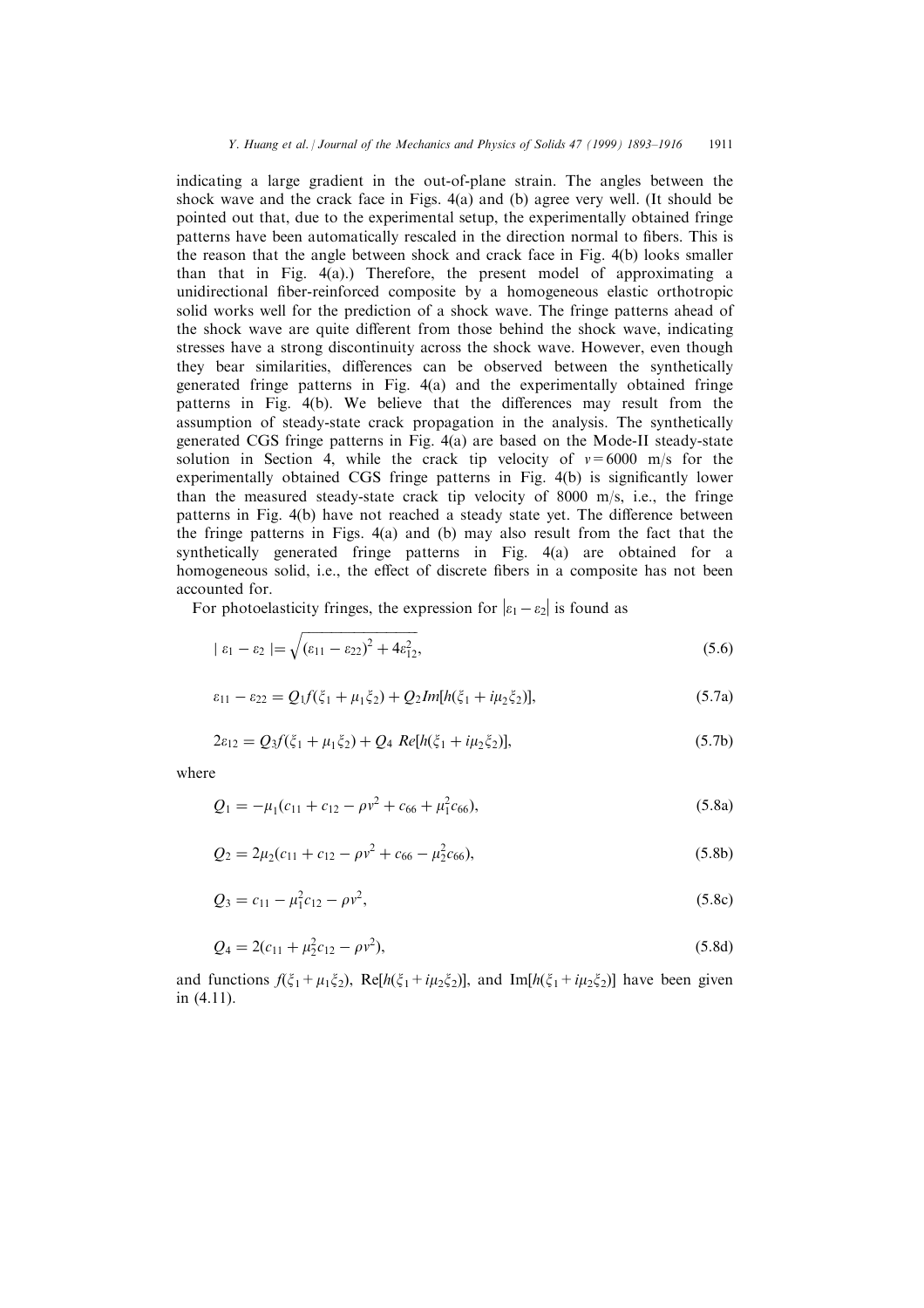#### 1912 Y. Huang et al. *| Journal of the Mechanics and Physics of Solids 47 (1999) 1893–1916*

Figures 5(a) and (b) show the comparison between synthetically and experimentally obtained photoelasticity fringe patterns for a crack tip velocity of  $v=1800$  m/s in weakly bonded Homalite-100 plates (Rosakis et al., 1998b). Homalite-100 is isotropic, and has a shear wave speed of 1255 m/s and a longitudinal wave speed of 2200 m/s in plane-stress deformation. The existence of shock waves is clearly evident. The angles between the shock wave and the crack face in Figs. 5(a) and (b) also agree very well. The fringe patterns ahead of the shock wave are rather similar in Figs. 5(a) and (b). This is because the crack tip shock wave are rather similar in Figs. 5(a) and (b). This is because the crack tip velocity  $v=1800$  m/s is the steady-state velocity  $\sqrt{2}c_s$  for isotropic solids, such that the steady-state solution in Section 4 applies. The fringe patterns behind the



Fig. 5. Comparison between the synthetically and experimentally obtained photoelastic fringe patterns for a crack tip velocity of  $v=1800$  m/s; the material properties and wave speeds are given in Table 2: (a) synthetically obtained photoelastic fringe patterns for two weakly bonded, identical Homalite-100 plates; (b) experimentally obtained photoelastic pattern (isochromatic figures), for a shear crack propagating intersonically along the bond between two identical Homalite-100 plates (Rosakis et al., 1998b).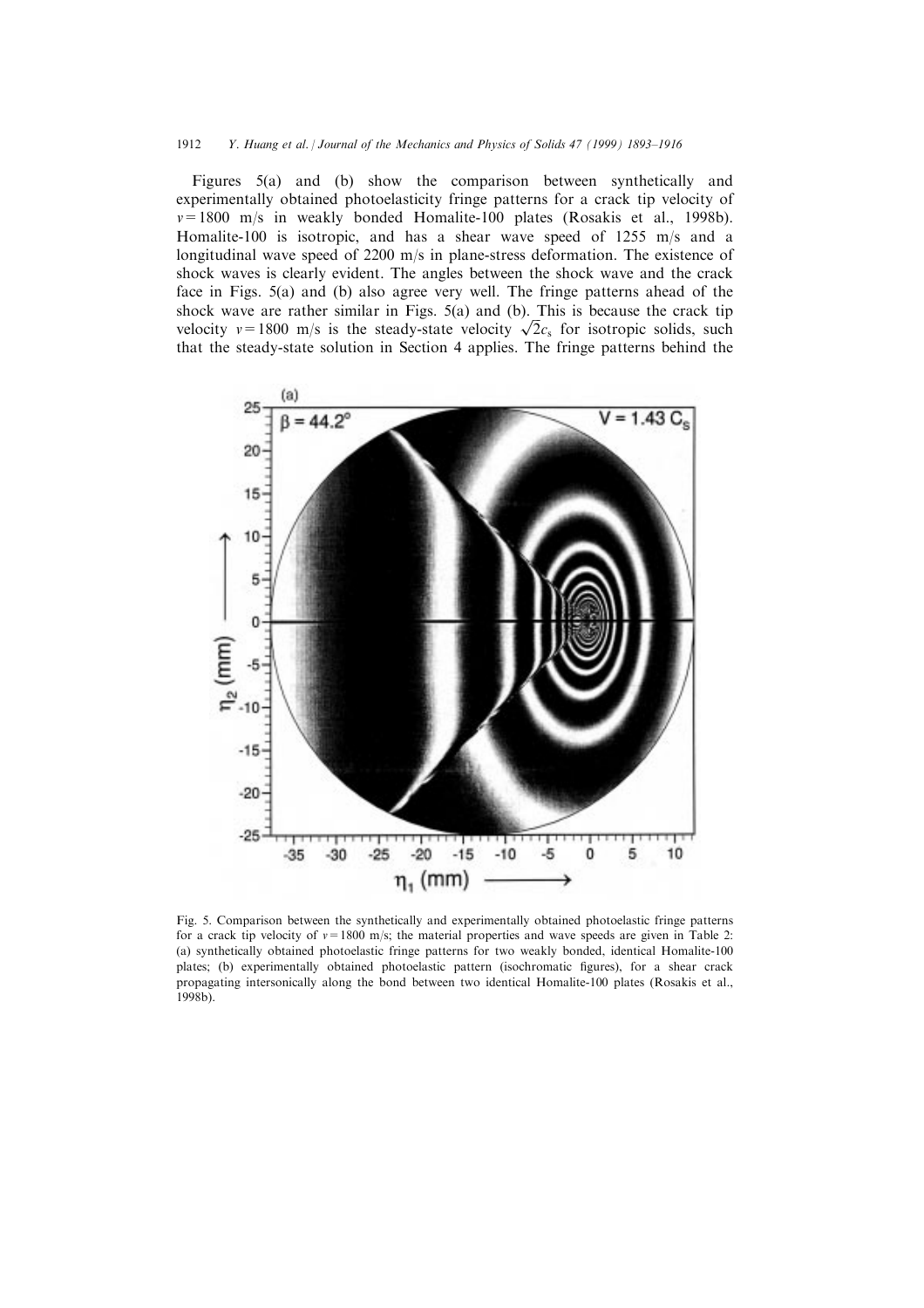

Fig. 5. (continued)

shock wave in Fig. 5(b), however, differ markedly from those predicted by the steady state solution. Two reasons may contribute to this discrepancy. Firstly, due to large scale frictional contact between the shear crack faces (Lambros and Rosakis, 1995; Rosakis et al., 1998), which is not modeled by the analytical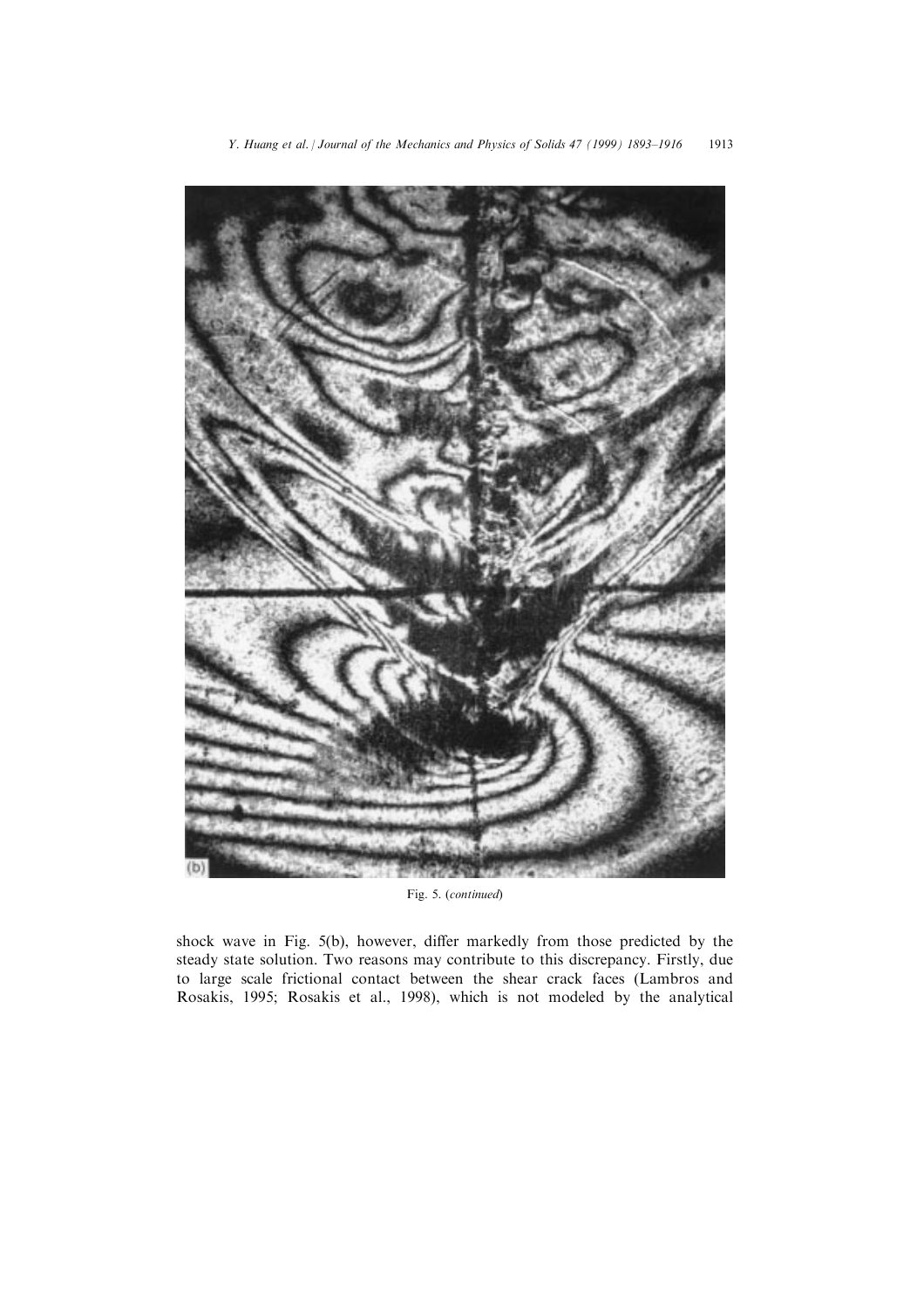solution. Secondly, due to the changes in stress field caused by the initiation and propagation of subsonic Mode-I secondary cracks behind the main intersonic (Mode-II) crack tip (see Rosakis et al., 1998b for details).

## 6. Conclusions

The asymptotic stress and displacement fields near an intersonic propagating crack tip in a unidirectional fiber-reinforced composite material have been obtained, where the composite has been modeled as an elastic orthotropic, homogeneous solid. A prescribed straight line crack path has been assumed for both the Mode-I and -II cases. It is established that a Mode-I crack tip can never propagate intersonically, i.e., the crack tip velocity cannot be higher than the shear wave speed, because the crack tip energy release rate supplied by the electric asymptotic field is negative and unbounded. This agrees well with the experimental observations of Mode-I crack growth in unidirectional fiberreinforced graphite/epoxy composite plates (Liu et al., 1999) which showed that, regardless of the effort to increase the impact velocity of the projectile, the Mode-I crack tip velocity never exceeded the shear wave speed. For Mode-II intersonic crack propagation, however, the asymptotic analysis shows that there exists one and only one critical crack tip velocity at which the crack tip energy release rate is finite and for which stable crack growth is possible. In fact, this critical crack tip velocity agrees well with the stable crack tip velocity at which the crack tip grew for a substantial period of time in shear load dominated experiments for the unidirectional fiber-reinforced graphite/epoxy composite (Coker and Rosakis, 1998; Rosakis et al., 1999). Therefore, based on the requirement of a finite, nonvanishing crack tip energy release rate for fracture of materials, we conclude that Mode-I intersonic crack propagation is impossible, while Mode-II intersonic crack propagation tends to approach a stable crack tip velocity. This stable crack tip velocity is given analytically in (4.7) and it agrees well with experimentally measured velocity. The synthetically generated CGS fringe patterns based on the asymptotic field also agree qualitatively with experimentally obtained ones, particularly for the existence of shock waves. For the case of isotropic plates bonded together in a weak bond (isotropic inhomogeneous case), similar observations are made. The degenerate case (for isotropy) of the synthetically generated photoelastic fringe patterns exhibiting distinct shear shock waves agrees with the experiments on bonded Homalite-100 plates reported recently by Rosakis et al. (1998b).

#### Acknowledgements

Y.H. gratefully acknowledges insightful discussions with Professor Gao at Stanford University and the support from NSF (Grant No. DMI 96-10454, CMS 98-96285), The Motorola Foundation and The Ford Foundation. A.J.R.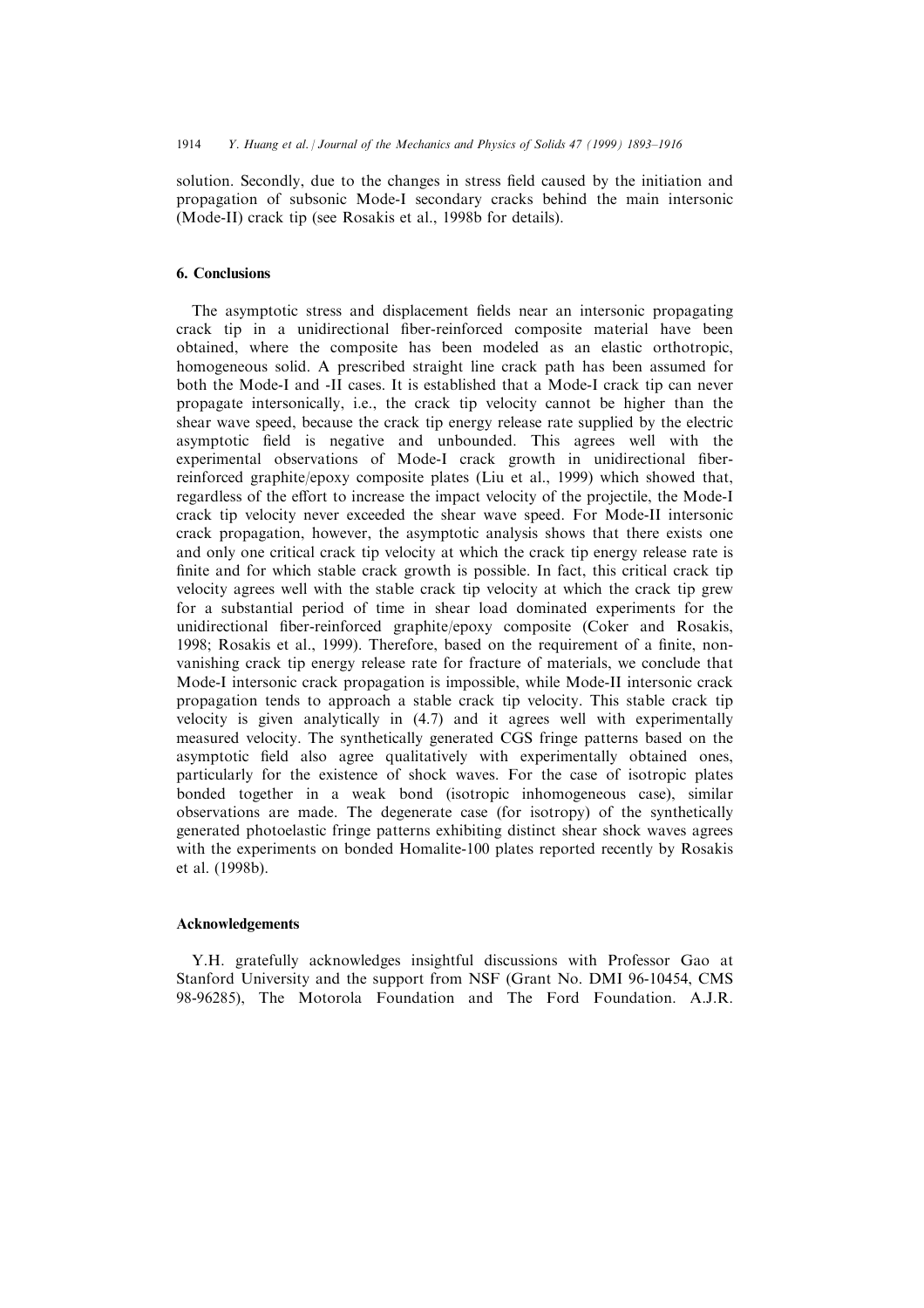acknowledges the support from ONR (Grant No. N00014-95-1-0453) and NSF (Grant No. MSS-90-24838). A.J.R. also acknowledges Professor Achenbach at Northwestern University for a series of helpful discussions on the question of admissibility of intersonic crack growth. The authors are grateful to Mr Samudrala at Caltech for the technical assistance.

#### References

Abraham, F.F., Gao, H., 1999. How fast can cracks propagate? Nature, submitted for publication.

- Archuleta, R.J., 1982. Analysis of near source static and dynamic measurements from the 1979 Imperial Valley earthquake. Bulletin of the Seismological Society of America 72, 1927–1956.
- Breitenfeld, M.S., Geubelle, P.H., 1999. Numerical analysis of dynamic debonding under 2-D in-plane and 3-D loading. Int. J. Fracture (in press).
- Burridge, R., 1973. Admissible speeds for plane-strain self-similar shear cracks with friction but lacking cohesion. Geophysical Journal of the Royal Astronormal Society 35, 439-455.
- Burridge, R., Conn, G., Freund, L.B., 1979. The stability of a plane strain shear crack with finite cohesive force running at intersonic speeds. J. of Geophysics Res. 84, 2210-2222.
- Coker, D., Rosakis, A.J., 1998. Experimental observations of intersonic crack growth in asymmetrically loaded unidirectional composite plates. Caltech SM Report No. 98-16, June.
- Freund, L.B., 1979. The mechanics of dynamic shear crack propagation. J. of Geophysics Res. 84, 2199±2209.
- Freund, L.B., 1990. Dynamic fracture mechanics. Cambridge University Press, Cambridge.
- Gao, H., 1993. Surface roughening and branching instabilities in dynamic fracture. J. Mech. Phys. Solids 41, 457-486.
- Gao, H., 1996. A theory of local limiting speed in dynamic fracture. J. Mech. Phys. Solids 44, 1453-1474.
- Gao, H., Klein, P., 1998. Numerical simulation of crack growth in an isotropic solid with randomized internal cohesive bonds. J. Mech. Phys. Solids 46, 187-218.
- Huang, Y., Liu, C., Rosakis, A.J., 1996. Transonic crack growth along a bimaterial interface: an investigation of the asymptotic structure of near-tip fields. Int. J. Solids Struct. 33, 2625-2645.
- Huang, Y., Wang, W., Liu, C., Rosakis, A.J., 1998. Intersonic crack growth in bimaterial interfaces: an investigation of crack face contact. J. Mech. Phys. Solids 46, 2233–2259.
- Lambros, J., Rosakis, A.J., 1995. Shear dominated transonic crack growth in a bimaterial—I. Experimental observations. J. Mech. Phys. Solids 43, 169-188.
- Liu, C., Huang, Y., Rosakis, A.J., 1995. Shear dominated transonic crack growth in a bimaterial—II. Asymptotic fields and favorable velocity regimes. J. Mech. Phys. Solids 43, 189–206.
- Liu, C., Lambros, J., Rosakis, A.J., 1993. Highly transient elasto-dynamic crack growth in a bimaterial interface: higher order asymptotic analysis and optical experiment. J. Mech. Phys. Solids 41, 1887– 1954.
- Liu, C., Rosakis, A.J., Stout, M., Lovato, M., Ellis, R. 1999. On the application of CGS interferometry to the study of mode-I dynamic crack growth in unidirectional composites (in preparation).
- Needleman, A., Rosakis, A.J., 1999. The effect of bond strength and loading rate on the attainment of intersonic crack growth in interfaces. J. Mech. Phys. Solids (submitted).
- Rosakis, A.J., Liu, C., Stout, M., Coker, D. 1999. Can cracks in unidirectional composites propagate intersonically? (in preparation).
- Rosakis, A.J., Samudrala, O., Singh, R.P., Shukla, A., 1998. Intersonic crack propagation in bimaterial systems. J. Mech. Phys. Solids 46, 1789-1813.
- Rosakis, A.J., Samudrala, O., Coker, D., 1998b. Cracks faster than the shear wave speed. Science, submitted for publication.
- Simonov, I.V., 1983. Behavior of solutions of dynamic problems in the neighborhood of the edge of a